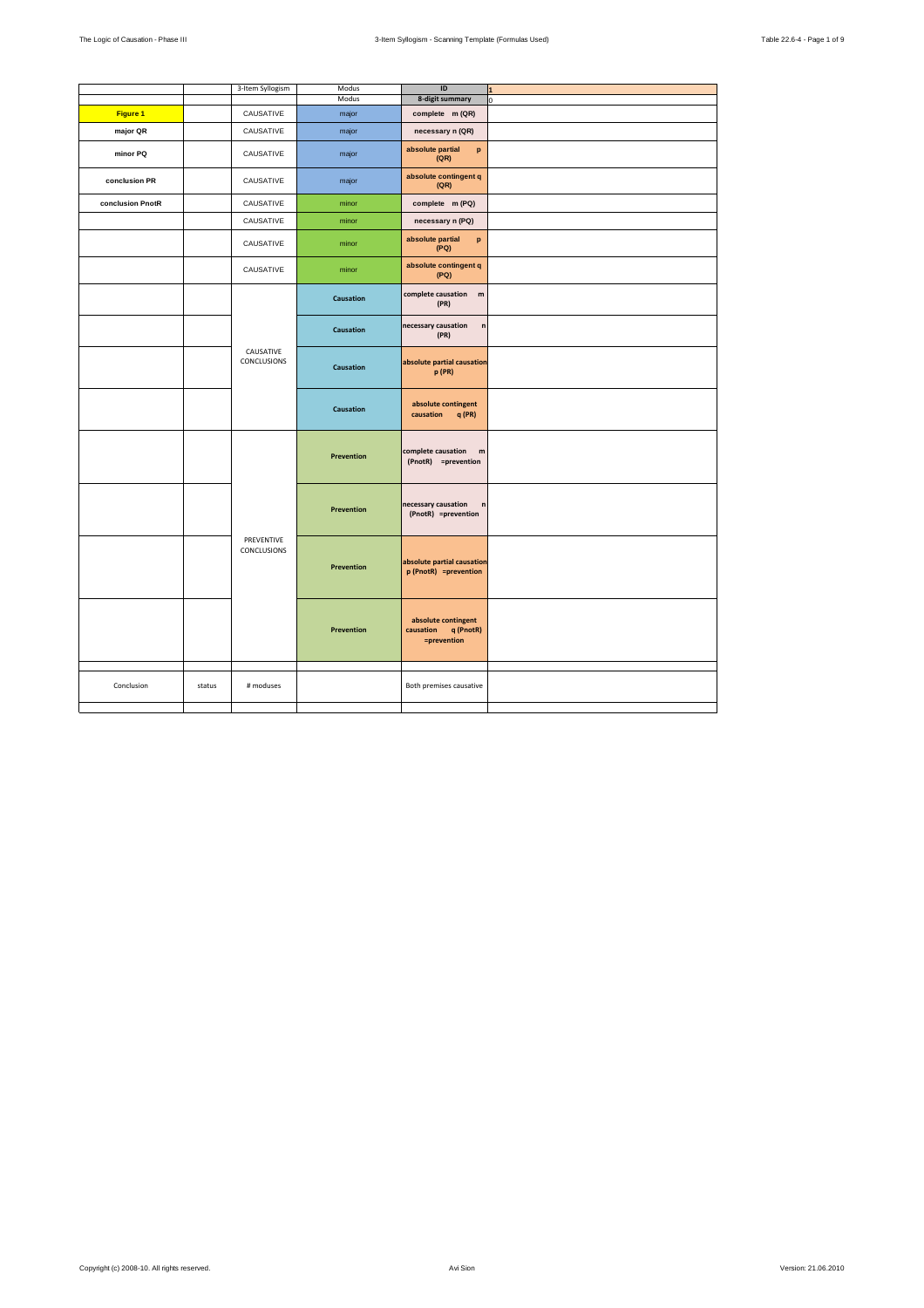|                              |               |                   | premises only            | mn/mn         |                                                                                |
|------------------------------|---------------|-------------------|--------------------------|---------------|--------------------------------------------------------------------------------|
| Mood#                        | 111           | $=+JB22$          |                          |               | -IF(AND(F\$3=F\$1;F\$4=F\$1;F\$7=F\$1;F\$8=F\$1);F\$1;"")                      |
| Causative conclusions (i.e.  | implied       |                   | premises with conclusion | $m$ (PR)      |                                                                                |
| w/items PR)                  |               |                   |                          |               |                                                                                |
|                              |               | $+JB23$           |                          |               | -IF(AND(F22=F\$1;F\$11=F\$1);F\$1;"")                                          |
|                              | implied       | $+JB24$           | premises with conclusion | n(PR)         | =IF(AND(F22=F\$1;F\$12=F\$1);F\$1;"")                                          |
|                              | denied        | $+JB25$           | premises with conclusion | p abs (PR)    | -IF(AND(F22=F\$1;F\$13=F\$1);F\$1;"")                                          |
|                              | denied        | +JB26             | premises with conclusion | q abs (PR)    | =IF(AND(F22=F\$1;F\$14=F\$1);F\$1;"")                                          |
| Preventive conclusions (i.e. | denied        |                   | premises with conclusion | m (PnotR)     |                                                                                |
| w/items PnotR)               |               |                   |                          |               |                                                                                |
|                              |               | $+JB27$           |                          |               | -IF(AND(F22=F\$1;F\$15=F\$1);F\$1;"")                                          |
|                              | denied        | $+JB28$           | premises with conclusion | n (PnotR)     | =IF(AND(F22=F\$1;F\$16=F\$1);F\$1;"")                                          |
|                              | denied        | $+JB29$           | premises with conclusion | p abs (PnotR) | =IF(AND(F22=F\$1;F\$17=F\$1);F\$1;"")                                          |
|                              | denied        | +JB30             | premises with conclusion | q abs (PnotR) | =IF(AND(F22=F\$1;F\$18=F\$1);F\$1;"")                                          |
|                              |               |                   |                          |               |                                                                                |
| Mood#                        | 112           | $+JB32$           | premises only            | mn/mq<br>abs  | =IF(AND(F\$3=F\$1;F\$4=F\$1;F\$7=F\$1;F\$10=F\$1);F\$1;"")                     |
| Causative conclusions (i.e.  | implied       |                   | premises with conclusion | m(PR)         |                                                                                |
| w/items PR)                  |               |                   |                          |               |                                                                                |
|                              |               | $+JB33$           |                          |               | =IF(AND(F32=F\$1;F\$11=F\$1);F\$1;"")                                          |
|                              | denied        | $+JB34$           | premises with conclusion | n(PR)         | =IF(AND(F32=F\$1;F\$12=F\$1);F\$1;'                                            |
|                              | denied        | $+JB35$           | premises with conclusion | p abs (PR)    | =IF(AND(F32=F\$1;F\$13=F\$1);F\$1;""]                                          |
|                              | implied       | $=+JB36$          | premises with conclusion | q abs (PR)    | =IF(AND(F32=F\$1;F\$14=F\$1);F\$1;""]                                          |
| Preventive conclusions (i.e. | denied        |                   | premises with conclusion | m (PnotR)     |                                                                                |
| w/items PnotR)               |               | $+JB37$           |                          |               |                                                                                |
|                              | denied        |                   | premises with conclusion | n (PnotR)     | =IF(AND(F32=F\$1;F\$15=F\$1);F\$1;""]                                          |
|                              | denied        | $= +JB38$         | premises with conclusion | p abs (PnotR) | =IF(AND(F32=F\$1;F\$16=F\$1);F\$1;""]                                          |
|                              | denied        | +JB39             | premises with conclusion | q abs (PnotR) | =IF(AND(F32=F\$1;F\$17=F\$1);F\$1;"")                                          |
|                              |               | +JB40             |                          |               | =IF(AND(F32=F\$1;F\$18=F\$1);F\$1;""]                                          |
| Mood#                        |               | $+JB42$           | premises only            | mn/np<br>abs  | -IF(AND(F\$3=F\$1;F\$4=F\$1;F\$8=F\$1;F\$9=F\$1);F\$1;""]                      |
| Causative conclusions (i.e.  | 113<br>denied |                   | premises with conclusion | $m$ (PR)      |                                                                                |
| w/items PR)                  |               |                   |                          |               |                                                                                |
|                              |               | $+$ JB43          |                          |               | =IF(AND(F42=F\$1;F\$11=F\$1);F\$1;"")                                          |
|                              | implied       | $+JB44$           | premises with conclusion | n(PR)         | -IF(AND(F42=F\$1;F\$12=F\$1);F\$1;"")                                          |
|                              | implied       | $+JB45$           | premises with conclusion | p abs (PR)    | =IF(AND(F42=F\$1;F\$13=F\$1);F\$1;"")                                          |
|                              | denied        | +JB46             | premises with conclusion | q abs (PR)    | =IF(AND(F42=F\$1;F\$14=F\$1);F\$1;"")                                          |
| Preventive conclusions (i.e. | denied        |                   | premises with conclusion | m (PnotR)     |                                                                                |
| w/items PnotR)               |               |                   |                          |               |                                                                                |
|                              |               | $+JB47$           |                          |               | -IF(AND(F42=F\$1;F\$15=F\$1);F\$1;""]                                          |
|                              | denied        | $+JB48$           | premises with conclusion | n (PnotR)     | =IF(AND(F42=F\$1;F\$16=F\$1);F\$1;"")                                          |
|                              | denied        | +JB49             | premises with conclusion | p abs (PnotR) | -IF(AND(F42=F\$1;F\$17=F\$1);F\$1;"")                                          |
|                              | denied        | +JB50             | premises with conclusion | q abs (PnotR) | =IF(AND(F42=F\$1;F\$18=F\$1);F\$1;"")                                          |
|                              |               |                   |                          |               |                                                                                |
| Mood#                        | 114           | $\div$ JB52       | premises only            | mn/pq<br>abs  | =IF(AND(F\$3=F\$1;F\$4=F\$1;F\$9=F\$1;F\$10=F\$1);F\$1;""                      |
| Causative conclusions (i.e.  | denied        |                   | premises with conclusion | $m$ (PR)      |                                                                                |
| w/items PR)                  |               |                   |                          |               |                                                                                |
|                              |               | $+JB53$           |                          |               | =IF(AND(F52=F\$1;F\$11=F\$1);F\$1;""]                                          |
|                              | denied        | $-+JB54$          | premises with conclusion | n (PR)        | =IF(AND(F52=F\$1;F\$12=F\$1);F\$1;"")                                          |
|                              | implied       | $+$ JB55          | premises with conclusion | p abs (PR)    | =IF(AND(F52=F\$1;F\$13=F\$1);F\$1;""]                                          |
|                              | implied       | $+$ JB56          | premises with conclusion | q abs (PR)    | =IF(AND(F52=F\$1;F\$14=F\$1);F\$1;""]                                          |
| Preventive conclusions (i.e. | denied        |                   | premises with conclusion | m (PnotR)     |                                                                                |
| w/items PnotR)               |               | $+JB57$           |                          |               |                                                                                |
|                              | denied        | $+$ JB58          | premises with conclusion | n (PnotR)     | =IF(AND(F52=F\$1;F\$15=F\$1);F\$1;""]                                          |
|                              | implied       |                   | premises with conclusion | p abs (PnotR) | =IF(AND(F52=F\$1;F\$16=F\$1);F\$1;""]                                          |
|                              | implied       | +JB59             | premises with conclusion | q abs (PnotR) | =IF(AND(F52=F\$1;F\$17=F\$1);F\$1;""]                                          |
|                              |               | -+JB60            |                          |               | =IF(AND(F52=F\$1;F\$18=F\$1);F\$1;""]                                          |
| Mood #                       | 115           |                   | premises only            | mn/m          |                                                                                |
|                              |               | +JB62             |                          |               | =IF(AND(F\$3=F\$1;F\$4=F\$1;F\$7=F\$1);F\$1;"")                                |
|                              |               |                   |                          |               |                                                                                |
| Causative conclusions (i.e.  | implied       |                   | premises with conclusion | $m$ (PR)      |                                                                                |
| w/items PR)                  |               | $+JB63$           |                          |               | -IF(AND(F62=F\$1;F\$11=F\$1);F\$1;"")                                          |
|                              |               | +JB64             | premises with conclusion | n (PR)        | =IF(AND(F62=F\$1;F\$12=F\$1);F\$1;"")                                          |
|                              | denied        | $+$ JB65          | premises with conclusion | p abs (PR)    | =IF(AND(F62=F\$1;F\$13=F\$1);F\$1;"")                                          |
|                              |               | +JB66             | premises with conclusion | q abs (PR)    |                                                                                |
| Preventive conclusions (i.e. | denied        |                   | premises with conclusion | m (PnotR)     | =IF(AND(F62=F\$1;F\$14=F\$1);F\$1;"")                                          |
| w/items PnotR)               |               |                   |                          |               |                                                                                |
|                              |               | +JB67             |                          |               | =IF(AND(F62=F\$1;F\$15=F\$1);F\$1;""]                                          |
|                              | denied        | +JB68             | premises with conclusion | n (PnotR)     | =IF(AND(F62=F\$1;F\$16=F\$1);F\$1;"")                                          |
|                              | denied        | +JB69             | premises with conclusion | p abs (PnotR) | -IF(AND(F62=F\$1;F\$17=F\$1);F\$1;"")                                          |
|                              | denied        | $=+JB70$          | premises with conclusion | q abs (PnotR) | =IF(AND(F62=F\$1;F\$18=F\$1);F\$1;""]                                          |
|                              |               |                   |                          |               |                                                                                |
| Mood #                       | 116           | $=+JB72$          | premises only            | mn/n          | =IF(AND(F\$3=F\$1;F\$4=F\$1;F\$8=F\$1);F\$1;"")                                |
| Causative conclusions (i.e.  |               |                   | premises with conclusion | m (PR)        |                                                                                |
| w/items PR)                  |               | $+JB73$           |                          |               |                                                                                |
|                              | implied       | $+JB74$           | premises with conclusion | n(PR)         | -IF(AND(F72=F\$1;F\$11=F\$1);F\$1;"")<br>=IF(AND(F72=F\$1;F\$12=F\$1);F\$1;""] |
|                              |               | $+JB75$           | premises with conclusion | p abs (PR)    | =IF(AND(F72=F\$1;F\$13=F\$1);F\$1;"")                                          |
|                              | denied        | -+JB76            | premises with conclusion | q abs (PR)    | =IF(AND(F72=F\$1;F\$14=F\$1);F\$1;""]                                          |
| Preventive conclusions (i.e. | denied        |                   | premises with conclusion | m (PnotR)     |                                                                                |
| w/items PnotR)               |               |                   |                          |               |                                                                                |
|                              |               | $+JB77$           |                          |               | -IF(AND(F72=F\$1;F\$15=F\$1);F\$1;"")                                          |
|                              | denied        | $+JB78$           | premises with conclusion | n (PnotR)     | =IF(AND(F72=F\$1;F\$16=F\$1);F\$1;"")                                          |
|                              | denied        | +JB79             | premises with conclusion | p abs (PnotR) | =IF(AND(F72=F\$1;F\$17=F\$1);F\$1;"")                                          |
|                              | denied        | +JB80             | premises with conclusion | q abs (PnotR) | =IF(AND(F72=F\$1;F\$18=F\$1);F\$1;""]                                          |
|                              |               |                   |                          |               |                                                                                |
| Mood #                       | 117           | $+JB82$           | premises only            | abs<br>mn/p   | -IF(AND(F\$3=F\$1;F\$4=F\$1;F\$9=F\$1);F\$1;""]                                |
| Causative conclusions (i.e.  | denied        |                   | premises with conclusion | $m$ (PR)      |                                                                                |
| w/items PR)                  |               | +JB83             |                          |               | -IF(AND(F82=F\$1;F\$11=F\$1);F\$1;"")                                          |
|                              |               | +JB84             | premises with conclusion | $n$ (PR)      | -IF(AND(F82=F\$1;F\$12=F\$1);F\$1;"")                                          |
|                              | implied       |                   | premises with conclusion | p abs (PR)    |                                                                                |
|                              |               | $+$ JB85<br>+JB86 | premises with conclusion | q abs (PR)    | -IF(AND(F82=F\$1;F\$13=F\$1);F\$1;"")<br>=IF(AND(F82=F\$1;F\$14=F\$1);F\$1;"") |
| Preventive conclusions (i.e. | denied        |                   | premises with conclusion | m (PnotR)     |                                                                                |
| w/items PnotR)               |               |                   |                          |               |                                                                                |
|                              |               | +JB87             |                          |               | :IF(AND(F82=F\$1;F\$15=F\$1);F\$1;""]                                          |
|                              | denied        | +JB88             | premises with conclusion | n (PnotR)     | -IF(AND(F82=F\$1;F\$16=F\$1);F\$1;"")                                          |
|                              |               | :+JB89            | premises with conclusion | p abs (PnotR) | =IF(AND(F82=F\$1;F\$17=F\$1);F\$1;"")                                          |
|                              |               | +JB90             | premises with conclusion | q abs (PnotR) | =IF(AND(F82=F\$1;F\$18=F\$1);F\$1;"")                                          |
|                              |               |                   |                          |               |                                                                                |
| Mood #                       | 118           | $=+JB92$          | premises only            | mn/q<br>abs   | =IF(AND(F\$3=F\$1;F\$4=F\$1;F\$10=F\$1);F\$1;"")                               |
| Causative conclusions (i.e.  |               |                   | premises with conclusion | $m$ (PR)      |                                                                                |
| w/items PR)                  |               |                   |                          |               |                                                                                |
|                              |               | +JB93             |                          |               | =IF(AND(F92=F\$1;F\$11=F\$1);F\$1;"")                                          |
|                              | denied        | $+$ JB94          | premises with conclusion | n (PR)        | =IF(AND(F92=F\$1;F\$12=F\$1);F\$1;"")                                          |
|                              |               | +JB95             | premises with conclusion | p abs (PR)    | -IF(AND(F92=F\$1;F\$13=F\$1);F\$1;'                                            |
|                              | implied       | +JB96             | premises with conclusion | q abs (PR)    | =IF(AND(F92=F\$1;F\$14=F\$1);F\$1;"")                                          |
| Preventive conclusions (i.e. | denied        |                   | premises with conclusion | m (PnotR)     |                                                                                |
| w/items PnotR)               |               | +JB97             |                          |               | :IF(AND(F92=F\$1;F\$15=F\$1);F\$1;""]                                          |
|                              | denied        | +JB98             | premises with conclusion | n (PnotR)     |                                                                                |
|                              |               | -+JB99            | premises with conclusion | p abs (PnotR) | =IF(AND(F92=F\$1;F\$16=F\$1);F\$1;""]                                          |
|                              |               | $+$ JB100         | premises with conclusion | q abs (PnotR) | =IF(AND(F92=F\$1;F\$17=F\$1);F\$1;""]<br>=IF(AND(F92=F\$1;F\$18=F\$1);F\$1;"") |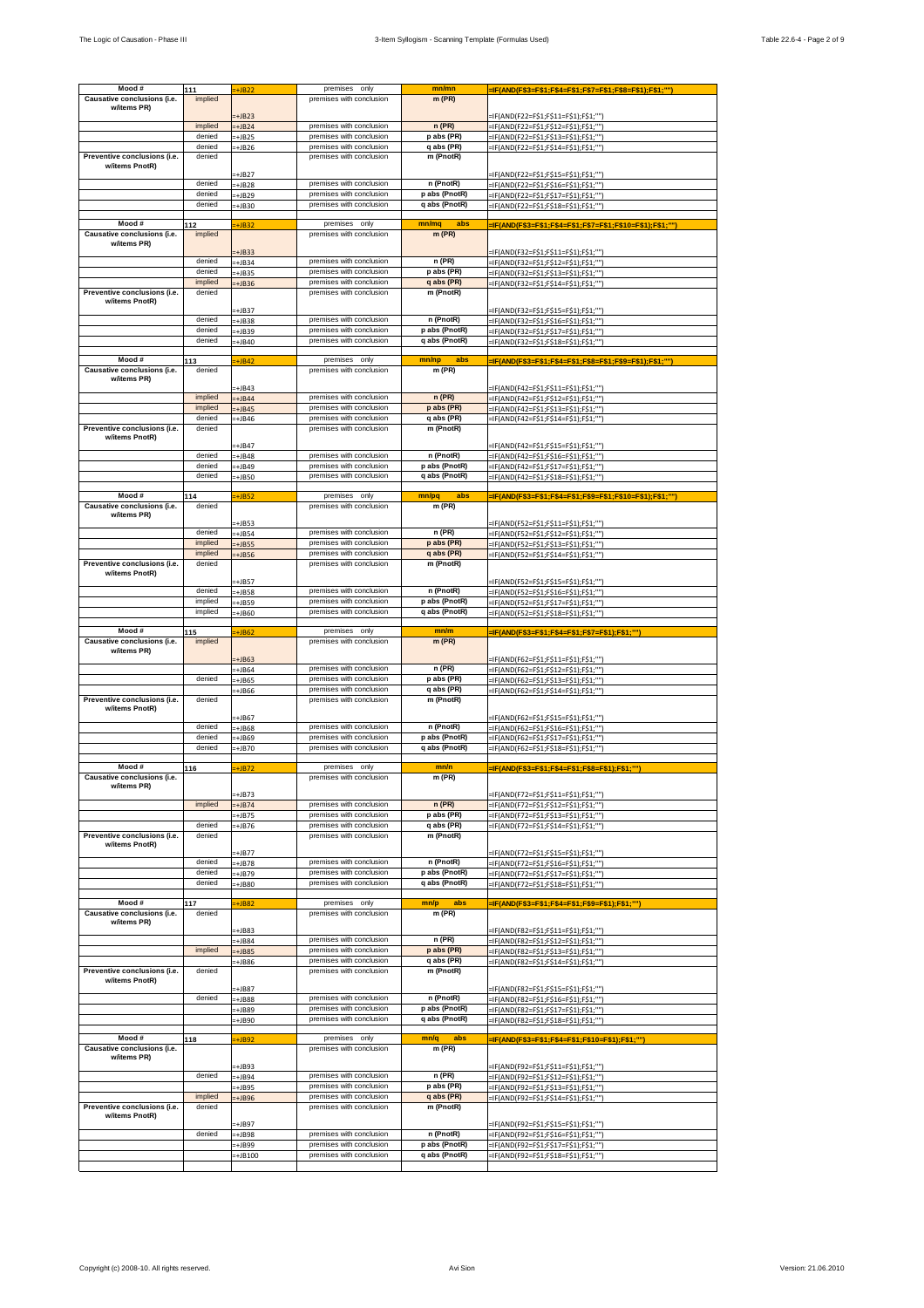| Mood#                                          |                   |                      | premises only                                        |                                |                                                            |
|------------------------------------------------|-------------------|----------------------|------------------------------------------------------|--------------------------------|------------------------------------------------------------|
|                                                | 121               | :+JB102              | premises with conclusion                             | mq/mn                          | -IF(AND(F\$3=F\$1;F\$6=F\$1;F\$7=F\$1;F\$8=F\$1);F\$1;"")  |
| Causative conclusions (i.e.<br>w/items PR)     | implied           |                      |                                                      | m(PR)                          |                                                            |
|                                                |                   | $=+JB103$            |                                                      |                                | =IF(AND(F102=F\$1;F\$11=F\$1);F\$1;"")                     |
|                                                | denied            | $=+JB104$            | premises with conclusion                             | n (PR)                         | =IF(AND(F102=F\$1;F\$12=F\$1);F\$1;"")                     |
|                                                | denied            | +JB105               | premises with conclusion                             | p abs (PR)                     | =IF(AND(F102=F\$1;F\$13=F\$1);F\$1;"")                     |
|                                                | implied           | +JB106               | premises with conclusion                             | q abs (PR)                     | =IF(AND(F102=F\$1;F\$14=F\$1);F\$1;"")                     |
| Preventive conclusions (i.e.                   | denied            |                      | premises with conclusion                             | m (PnotR)                      |                                                            |
| w/items PnotR)                                 |                   |                      |                                                      |                                |                                                            |
|                                                |                   | +JB107               |                                                      |                                | =IF(AND(F102=F\$1;F\$15=F\$1);F\$1;""]                     |
|                                                | denied<br>denied  | $=+JB108$            | premises with conclusion<br>premises with conclusion | n (PnotR)                      | =IF(AND(F102=F\$1;F\$16=F\$1);F\$1;"")                     |
|                                                |                   | -+JB109              | premises with conclusion                             | p abs (PnotR)<br>q abs (PnotR) | =IF(AND(F102=F\$1;F\$17=F\$1);F\$1;"")                     |
|                                                | denied            | -+JB110              |                                                      |                                | =IF(AND(F102=F\$1;F\$18=F\$1);F\$1;"")                     |
| Mood#                                          | 122               | $\overline{+}$ JB112 | premises only                                        | mq/mq<br>abs                   | =IF(AND(F\$3=F\$1;F\$6=F\$1;F\$7=F\$1;F\$10=F\$1);F\$1;"") |
| Causative conclusions (i.e.                    | implied           |                      | premises with conclusion                             | $m$ (PR)                       |                                                            |
| w/items PR)                                    |                   |                      |                                                      |                                |                                                            |
|                                                |                   | +JB113               |                                                      |                                | =IF(AND(F112=F\$1;F\$11=F\$1);F\$1;"")                     |
|                                                | denied            | $+$ JB114            | premises with conclusion                             | n (PR)                         | =IF(AND(F112=F\$1;F\$12=F\$1);F\$1;""                      |
|                                                | denied<br>implied | $=+JB115$            | premises with conclusion<br>premises with conclusion | p abs (PR)<br>q abs (PR)       | =IF(AND(F112=F\$1;F\$13=F\$1);F\$1;""]                     |
| Preventive conclusions (i.e.                   | denied            | $=+JB116$            | premises with conclusion                             | m (PnotR)                      | =IF(AND(F112=F\$1;F\$14=F\$1);F\$1;""]                     |
| w/items PnotR)                                 |                   |                      |                                                      |                                |                                                            |
|                                                |                   | -+JB117              |                                                      |                                | =IF(AND(F112=F\$1;F\$15=F\$1);F\$1;"")                     |
|                                                | denied            | $=+JB118$            | premises with conclusion                             | n (PnotR)                      | =IF(AND(F112=F\$1;F\$16=F\$1);F\$1;"")                     |
|                                                | denied            | -+JB119              | premises with conclusion                             | p abs (PnotR)                  | -IF(AND(F112=F\$1;F\$17=F\$1);F\$1;"")                     |
|                                                | denied            | $=+JB120$            | premises with conclusion                             | q abs (PnotR)                  | =IF(AND(F112=F\$1;F\$18=F\$1);F\$1;""]                     |
| Mood #                                         |                   |                      | premises only                                        | abs                            |                                                            |
| Causative conclusions (i.e.                    | 123               | $\div$ JB122         | premises with conclusion                             | mq/np<br>$m$ (PR)              | -IF(AND(F\$3=F\$1;F\$6=F\$1;F\$8=F\$1;F\$9=F\$1);F\$1;""]  |
| w/items PR)                                    |                   |                      |                                                      |                                |                                                            |
|                                                |                   | -+JB123              |                                                      |                                | -IF(AND(F122=F\$1;F\$11=F\$1);F\$1;"")                     |
|                                                |                   | $+JB124$             | premises with conclusion                             | n (PR)                         | =IF(AND(F122=F\$1;F\$12=F\$1);F\$1;"")                     |
|                                                |                   | -+JB125              | premises with conclusion                             | p abs (PR)                     | =IF(AND(F122=F\$1;F\$13=F\$1);F\$1;"")                     |
|                                                |                   | =+JB126              | premises with conclusion                             | q abs (PR)                     | =IF(AND(F122=F\$1;F\$14=F\$1);F\$1;"")                     |
| Preventive conclusions (i.e.<br>w/items PnotR) | denied            |                      | premises with conclusion                             | m (PnotR)                      |                                                            |
|                                                |                   | $+JB127$             |                                                      |                                | =IF(AND(F122=F\$1;F\$15=F\$1);F\$1;""]                     |
|                                                |                   | $=+JB128$            | premises with conclusion                             | n (PnotR)                      | =IF(AND(F122=F\$1;F\$16=F\$1);F\$1;""]                     |
|                                                |                   | -+JB129              | premises with conclusion                             | p abs (PnotR)                  | =IF(AND(F122=F\$1;F\$17=F\$1);F\$1;"")                     |
|                                                |                   | -+JB130              | premises with conclusion                             | q abs (PnotR)                  | =IF(AND(F122=F\$1;F\$18=F\$1);F\$1;"")                     |
|                                                |                   |                      |                                                      |                                |                                                            |
| Mood#                                          | 124               | $\div$ JB132         | premises only                                        | mq/pq<br>abs                   | =IF(AND(F\$3=F\$1;F\$6=F\$1;F\$9=F\$1;F\$10=F\$1);F\$1;"'  |
| Causative conclusions (i.e.<br>w/items PR)     |                   |                      | premises with conclusion                             | m (PR)                         |                                                            |
|                                                |                   | -+JB133              |                                                      |                                | =IF(AND(F132=F\$1;F\$11=F\$1);F\$1;""]                     |
|                                                | denied            | $=+JB134$            | premises with conclusion                             | $n$ (PR)                       | =IF(AND(F132=F\$1;F\$12=F\$1);F\$1;"")                     |
|                                                |                   | $=+JB135$            | premises with conclusion                             | p abs (PR)                     | =IF(AND(F132=F\$1;F\$13=F\$1);F\$1;"")                     |
|                                                |                   | -+JB136              | premises with conclusion                             | q abs (PR)                     | -IF(AND(F132=F\$1;F\$14=F\$1);F\$1;"")                     |
| Preventive conclusions (i.e.                   | denied            |                      | premises with conclusion                             | m (PnotR)                      |                                                            |
| w/items PnotR)                                 |                   | -+JB137              |                                                      |                                | =IF(AND(F132=F\$1;F\$15=F\$1);F\$1;"")                     |
|                                                |                   | -+JB138              | premises with conclusion                             | n (PnotR)                      | =IF(AND(F132=F\$1;F\$16=F\$1);F\$1;""]                     |
|                                                |                   | -+JB139              | premises with conclusion                             | p abs (PnotR)                  | =IF(AND(F132=F\$1;F\$17=F\$1);F\$1;""]                     |
|                                                |                   | $=+JB140$            | premises with conclusion                             | q abs (PnotR)                  | =IF(AND(F132=F\$1;F\$18=F\$1);F\$1;"")                     |
|                                                |                   |                      |                                                      |                                |                                                            |
| Mood #                                         | 125               | <b>+JB142</b>        | premises only                                        | mq/m                           | =IF(AND(F\$3=F\$1;F\$6=F\$1;F\$7=F\$1);F\$1;""             |
| Causative conclusions (i.e.                    | implied           |                      | premises with conclusion                             | m (PR)                         |                                                            |
| w/items PR)                                    |                   | $+JB143$             |                                                      |                                | =IF(AND(F142=F\$1;F\$11=F\$1);F\$1;"")                     |
|                                                | denied            | -+JB144              | premises with conclusion                             | n (PR)                         | =IF(AND(F142=F\$1;F\$12=F\$1);F\$1;""]                     |
|                                                | denied            | $=+JB145$            | premises with conclusion                             | p abs (PR)                     | =IF(AND(F142=F\$1;F\$13=F\$1);F\$1;"")                     |
|                                                | implied           | -+JB146              | premises with conclusion                             | q abs (PR)                     | =IF(AND(F142=F\$1;F\$14=F\$1);F\$1;"")                     |
| Preventive conclusions (i.e.                   | denied            |                      | premises with conclusion                             | m (PnotR)                      |                                                            |
| w/items PnotR)                                 |                   |                      |                                                      |                                |                                                            |
|                                                |                   | $=+JB147$            |                                                      | n (PnotR)                      | =IF(AND(F142=F\$1;F\$15=F\$1);F\$1;""]                     |
|                                                | denied<br>denied  | -+JB148              | premises with conclusion<br>premises with conclusion | p abs (PnotR)                  | =IF(AND(F142=F\$1;F\$16=F\$1);F\$1;"")                     |
|                                                | denied            | -+JB149<br>$=+JB150$ | premises with conclusion                             | q abs (PnotR)                  | =IF(AND(F142=F\$1;F\$17=F\$1);F\$1;""]                     |
|                                                |                   |                      |                                                      |                                | =IF(AND(F142=F\$1;F\$18=F\$1);F\$1;"")                     |
| Mood #                                         | 126               | $\overline{+}$ JB152 | premises only                                        | mq/n                           | =IF(AND(F\$3=F\$1;F\$6=F\$1;F\$8=F\$1);F\$1;""             |
| Causative conclusions (i.e.                    |                   |                      | premises with conclusion                             | m (PR)                         |                                                            |
| w/items PR)                                    |                   |                      |                                                      |                                |                                                            |
|                                                |                   | -+JB153              | premises with conclusion                             | n (PR)                         | =IF(AND(F152=F\$1;F\$11=F\$1);F\$1;"")                     |
|                                                |                   | $=+JB154$            | premises with conclusion                             | p abs (PR)                     | =IF(AND(F152=F\$1;F\$12=F\$1);F\$1;"")                     |
|                                                |                   | $-+$ JB155           | premises with conclusion                             | q abs (PR)                     | -IF(AND(F152=F\$1;F\$13=F\$1);F\$1;"")                     |
| Preventive conclusions (i.e.                   | denied            | $=+JB156$            | premises with conclusion                             | m (PnotR)                      | =IF(AND(F152=F\$1;F\$14=F\$1);F\$1;"")                     |
| w/items PnotR)                                 |                   |                      |                                                      |                                |                                                            |
|                                                |                   | $+JB157$             |                                                      |                                | =IF(AND(F152=F\$1;F\$15=F\$1);F\$1;"")                     |
|                                                |                   | +JB158               | premises with conclusion                             | n (PnotR)                      | =IF(AND(F152=F\$1;F\$16=F\$1);F\$1;"")                     |
|                                                |                   | $=+JB159$            | premises with conclusion<br>premises with conclusion | p abs (PnotR)<br>q abs (PnotR) | =IF(AND(F152=F\$1;F\$17=F\$1);F\$1;"")                     |
|                                                |                   | $=+JB160$            |                                                      |                                | =IF(AND(F152=F\$1;F\$18=F\$1);F\$1;""]                     |
| Mood #                                         | 127               | $\overline{+}$ JB162 | premises only                                        | abs<br>mq/p                    | -IF(AND(F\$3=F\$1;F\$6=F\$1;F\$9=F\$1);F\$1;""]            |
| Causative conclusions (i.e.                    |                   |                      | premises with conclusion                             | m (PR)                         |                                                            |
| w/items PR)                                    |                   |                      |                                                      |                                |                                                            |
|                                                |                   | -+JB163              | premises with conclusion                             | $n$ (PR)                       | =IF(AND(F162=F\$1;F\$11=F\$1);F\$1;"")                     |
|                                                |                   | $=+JB164$            | premises with conclusion                             | p abs (PR)                     | =IF(AND(F162=F\$1;F\$12=F\$1);F\$1;"")                     |
|                                                |                   | -+JB165              | premises with conclusion                             | q abs (PR)                     | =IF(AND(F162=F\$1;F\$13=F\$1);F\$1;"")                     |
| Preventive conclusions (i.e.                   | denied            | -+JB166              | premises with conclusion                             | m (PnotR)                      | =IF(AND(F162=F\$1;F\$14=F\$1);F\$1;"")                     |
| w/items PnotR)                                 |                   |                      |                                                      |                                |                                                            |
|                                                |                   | +JB167               |                                                      |                                | =IF(AND(F162=F\$1;F\$15=F\$1);F\$1;""]                     |
|                                                |                   | -+JB168              | premises with conclusion                             | n (PnotR)                      | =IF(AND(F162=F\$1;F\$16=F\$1);F\$1;""]                     |
|                                                |                   | -+JB169              | premises with conclusion                             | p abs (PnotR)                  | =IF(AND(F162=F\$1;F\$17=F\$1);F\$1;"")                     |
|                                                |                   | $=+JB170$            | premises with conclusion                             | q abs (PnotR)                  | =IF(AND(F162=F\$1;F\$18=F\$1);F\$1;"")                     |
| Mood #                                         |                   |                      | premises only                                        | mq/q<br>abs                    |                                                            |
| Causative conclusions (i.e.                    | 128               | $=+JB172$            | premises with conclusion                             | m (PR)                         | =IF(AND(F\$3=F\$1;F\$6=F\$1;F\$10=F\$1);F\$1;"")           |
| w/items PR)                                    |                   |                      |                                                      |                                |                                                            |
|                                                |                   | $=+JB173$            |                                                      |                                | =IF(AND(F172=F\$1;F\$11=F\$1);F\$1;"")                     |
|                                                | denied            | $=+JB174$            | premises with conclusion                             | n(PR)                          | =IF(AND(F172=F\$1;F\$12=F\$1);F\$1;"")                     |
|                                                |                   | +JB175               | premises with conclusion                             | p abs (PR)                     | =IF(AND(F172=F\$1;F\$13=F\$1);F\$1;"")                     |
|                                                |                   | $=+JB176$            | premises with conclusion                             | q abs (PR)                     | =IF(AND(F172=F\$1;F\$14=F\$1);F\$1;"")                     |
| Preventive conclusions (i.e.                   | denied            |                      | premises with conclusion                             | m (PnotR)                      |                                                            |
| w/items PnotR)                                 |                   | $+JB177$             |                                                      |                                | =IF(AND(F172=F\$1;F\$15=F\$1);F\$1;""]                     |
|                                                |                   | $=+JB178$            | premises with conclusion                             | n (PnotR)                      | =IF(AND(F172=F\$1;F\$16=F\$1);F\$1;""]                     |
|                                                |                   | =+JB179              | premises with conclusion                             | p abs (PnotR)                  | =IF(AND(F172=F\$1;F\$17=F\$1);F\$1;"")                     |
|                                                |                   | $-+$ JB180           | premises with conclusion                             | q abs (PnotR)                  | -IF(AND(F172=F\$1;F\$18=F\$1);F\$1;""]                     |
|                                                |                   |                      |                                                      |                                |                                                            |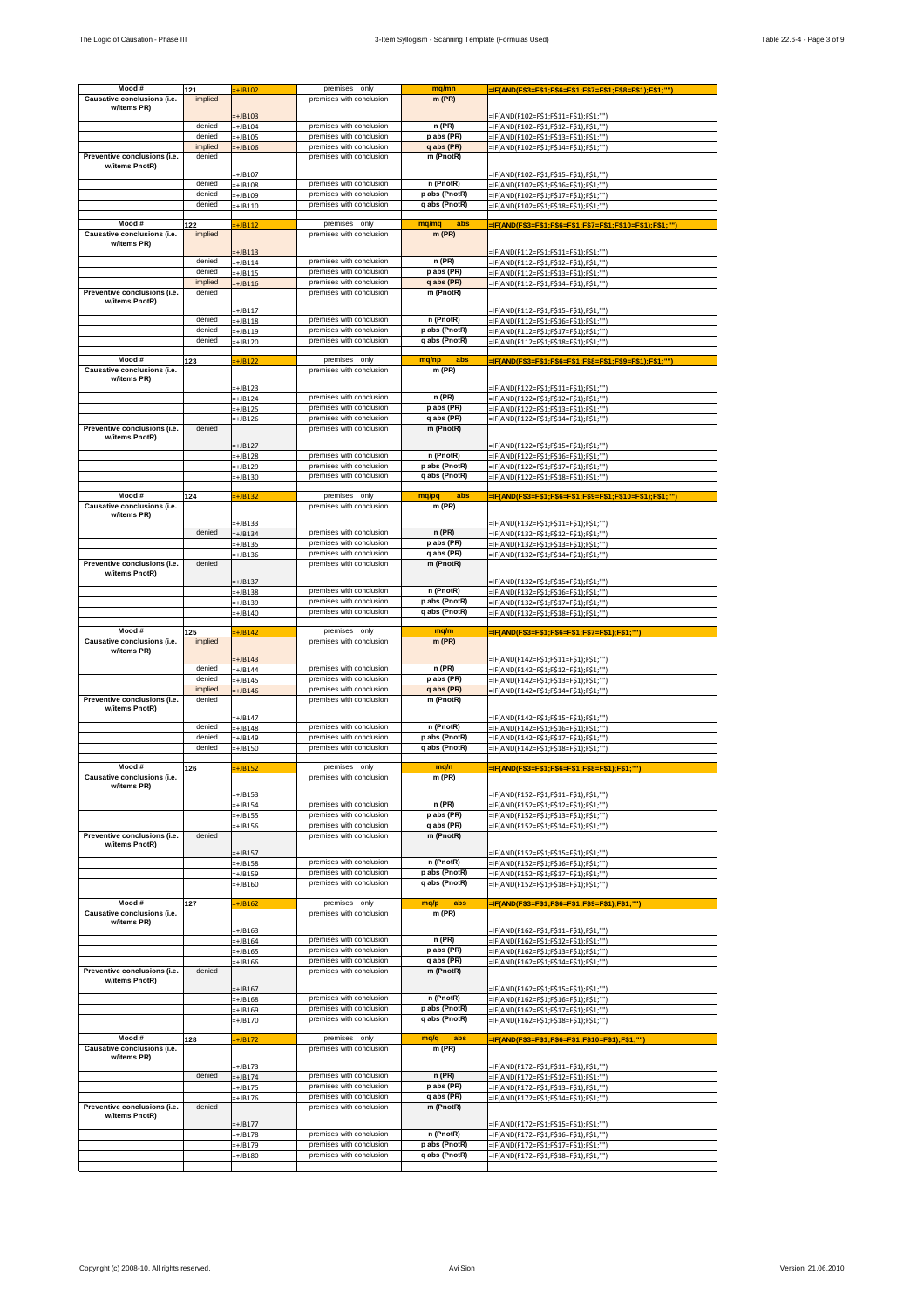| Mood#                                          |                  |                      | premises only                                        |                                |                                                                                  |
|------------------------------------------------|------------------|----------------------|------------------------------------------------------|--------------------------------|----------------------------------------------------------------------------------|
|                                                | 131<br>denied    | +JB182               | premises with conclusion                             | np/mn                          | =IF(AND(F\$4=F\$1;F\$5=F\$1;F\$7=F\$1;F\$8=F\$1);F\$1;"")                        |
| Causative conclusions (i.e.<br>w/items PR)     |                  |                      |                                                      | m (PR)                         |                                                                                  |
|                                                |                  | $=+JB183$            |                                                      |                                | =IF(AND(F182=F\$1;F\$11=F\$1);F\$1;"")                                           |
|                                                | implied          | $-+$ JB184           | premises with conclusion                             | n(PR)                          | =IF(AND(F182=F\$1;F\$12=F\$1);F\$1;"")                                           |
|                                                | implied          | +JB185               | premises with conclusion                             | p abs (PR)                     | =IF(AND(F182=F\$1;F\$13=F\$1);F\$1;"")                                           |
|                                                | denied           | -+JB186              | premises with conclusion                             | q abs (PR)                     | =IF(AND(F182=F\$1;F\$14=F\$1);F\$1;"")                                           |
| Preventive conclusions (i.e.                   | denied           |                      | premises with conclusion                             | m (PnotR)                      |                                                                                  |
| w/items PnotR)                                 |                  |                      |                                                      |                                |                                                                                  |
|                                                |                  | +JB187               |                                                      | n (PnotR)                      | =IF(AND(F182=F\$1;F\$15=F\$1);F\$1;"")                                           |
|                                                | denied<br>denied | $=+JB188$            | premises with conclusion                             |                                | =IF(AND(F182=F\$1;F\$16=F\$1);F\$1;"")                                           |
|                                                | denied           | -+JB189              | premises with conclusion<br>premises with conclusion | p abs (PnotR)<br>q abs (PnotR) | =IF(AND(F182=F\$1;F\$17=F\$1);F\$1;"")                                           |
|                                                |                  | -+JB190              |                                                      |                                | =IF(AND(F182=F\$1;F\$18=F\$1);F\$1;"")                                           |
| Mood#                                          | 132              | +JB192               | premises only                                        | np/mq<br>abs                   | =IF(AND(F\$4=F\$1;F\$5=F\$1;F\$7=F\$1;F\$10=F\$1);F\$1;"")                       |
| Causative conclusions (i.e.                    |                  |                      | premises with conclusion                             | m (PR)                         |                                                                                  |
| w/items PR)                                    |                  |                      |                                                      |                                |                                                                                  |
|                                                |                  | -+JB193              |                                                      |                                | =IF(AND(F192=F\$1;F\$11=F\$1);F\$1;"")                                           |
|                                                |                  | $=+JB194$            | premises with conclusion<br>premises with conclusion | n (PR)                         | =IF(AND(F192=F\$1;F\$12=F\$1);F\$1;""                                            |
|                                                |                  | $=+JB195$            | premises with conclusion                             | p abs (PR)<br>q abs (PR)       | =IF(AND(F192=F\$1;F\$13=F\$1);F\$1;""]                                           |
| Preventive conclusions (i.e.                   |                  | $=+JB196$            | premises with conclusion                             | m (PnotR)                      | =IF(AND(F192=F\$1;F\$14=F\$1);F\$1;""]                                           |
| w/items PnotR)                                 |                  |                      |                                                      |                                |                                                                                  |
|                                                |                  | -+JB197              |                                                      |                                | =IF(AND(F192=F\$1;F\$15=F\$1);F\$1;"")                                           |
|                                                | denied           | $=+JB198$            | premises with conclusion                             | n (PnotR)                      | =IF(AND(F192=F\$1;F\$16=F\$1);F\$1;"")                                           |
|                                                |                  | -+JB199              | premises with conclusion                             | p abs (PnotR)                  | -IF(AND(F192=F\$1;F\$17=F\$1);F\$1;"")                                           |
|                                                |                  | $=+JB200$            | premises with conclusion                             | q abs (PnotR)                  | =IF(AND(F192=F\$1;F\$18=F\$1);F\$1;""]                                           |
| Mood#                                          |                  |                      | premises only                                        | np/np<br>abs                   |                                                                                  |
| Causative conclusions (i.e.                    | 133<br>denied    | $\overline{+}$ JB202 | premises with conclusion                             | m (PR)                         | -IF(AND(F\$4=F\$1;F\$5=F\$1;F\$8=F\$1;F\$9=F\$1);F\$1;""]                        |
| w/items PR)                                    |                  |                      |                                                      |                                |                                                                                  |
|                                                |                  | +JB203               |                                                      |                                | =IF(AND(F202=F\$1;F\$11=F\$1);F\$1;"")                                           |
|                                                | implied          | +JB204               | premises with conclusion                             | n(PR)                          | =IF(AND(F202=F\$1;F\$12=F\$1);F\$1;"")                                           |
|                                                | implied          | +JB205               | premises with conclusion                             | p abs (PR)                     | =IF(AND(F202=F\$1;F\$13=F\$1);F\$1;"")                                           |
|                                                | denied           | -+JB206              | premises with conclusion                             | q abs (PR)                     | =IF(AND(F202=F\$1;F\$14=F\$1);F\$1;"")                                           |
| Preventive conclusions (i.e.<br>w/items PnotR) | denied           |                      | premises with conclusion                             | m (PnotR)                      |                                                                                  |
|                                                |                  | +JB207               |                                                      |                                | =IF(AND(F202=F\$1;F\$15=F\$1);F\$1;""]                                           |
|                                                | denied           | -+JB208              | premises with conclusion                             | n (PnotR)                      | =IF(AND(F202=F\$1;F\$16=F\$1);F\$1;""]                                           |
|                                                | denied           | +JB209               | premises with conclusion                             | p abs (PnotR)                  | -IF(AND(F202=F\$1;F\$17=F\$1);F\$1;"")                                           |
|                                                | denied           | +JB210               | premises with conclusion                             | q abs (PnotR)                  | =IF(AND(F202=F\$1;F\$18=F\$1);F\$1;"")                                           |
|                                                |                  |                      |                                                      |                                |                                                                                  |
| Mood#<br>Causative conclusions (i.e.           | 134              | $\div$ JB212         | premises only<br>premises with conclusion            | np/pq<br>abs                   | =IF(AND(F\$4=F\$1;F\$5=F\$1;F\$9=F\$1;F\$10=F\$1);F\$1;"'                        |
| w/items PR)                                    | denied           |                      |                                                      | m (PR)                         |                                                                                  |
|                                                |                  | $+JB213$             |                                                      |                                | =IF(AND(F212=F\$1;F\$11=F\$1);F\$1;""]                                           |
|                                                |                  | $=+JB214$            | premises with conclusion                             | n (PR)                         | =IF(AND(F212=F\$1;F\$12=F\$1);F\$1;"")                                           |
|                                                |                  | $=+JB215$            | premises with conclusion                             | p abs (PR)                     | =IF(AND(F212=F\$1;F\$13=F\$1);F\$1;"")                                           |
|                                                |                  | $=+JB216$            | premises with conclusion                             | q abs (PR)                     | -IF(AND(F212=F\$1;F\$14=F\$1);F\$1;"")                                           |
| Preventive conclusions (i.e.                   |                  |                      | premises with conclusion                             | m (PnotR)                      |                                                                                  |
| w/items PnotR)                                 |                  | $=+JB217$            |                                                      |                                | =IF(AND(F212=F\$1;F\$15=F\$1);F\$1;"")                                           |
|                                                | denied           | $=+JB218$            | premises with conclusion                             | n (PnotR)                      | =IF(AND(F212=F\$1;F\$16=F\$1);F\$1;""]                                           |
|                                                |                  | -+JB219              | premises with conclusion                             | p abs (PnotR)                  | =IF(AND(F212=F\$1;F\$17=F\$1);F\$1;""]                                           |
|                                                |                  | $=+JB220$            | premises with conclusion                             | q abs (PnotR)                  | =IF(AND(F212=F\$1;F\$18=F\$1);F\$1;"")                                           |
|                                                |                  |                      |                                                      |                                |                                                                                  |
| Mood #                                         | 135              | <b>:+JB222</b>       | premises only                                        | np/m                           | =IF(AND(F\$4=F\$1;F\$5=F\$1;F\$7=F\$1);F\$1;""                                   |
| Causative conclusions (i.e.                    |                  |                      | premises with conclusion                             | m (PR)                         |                                                                                  |
| w/items PR)                                    |                  | +JB223               |                                                      |                                | =IF(AND(F222=F\$1;F\$11=F\$1);F\$1;"")                                           |
|                                                |                  | -+JB224              | premises with conclusion                             | n (PR)                         | =IF(AND(F222=F\$1;F\$12=F\$1);F\$1;""]                                           |
|                                                |                  | $=+JB225$            | premises with conclusion                             | p abs (PR)                     | =IF(AND(F222=F\$1;F\$13=F\$1);F\$1;"")                                           |
|                                                |                  | =+JB226              | premises with conclusion                             | q abs (PR)                     | =IF(AND(F222=F\$1;F\$14=F\$1);F\$1;"")                                           |
| Preventive conclusions (i.e.                   |                  |                      | premises with conclusion                             | m (PnotR)                      |                                                                                  |
| w/items PnotR)                                 |                  | $=+JB227$            |                                                      |                                | =IF(AND(F222=F\$1;F\$15=F\$1);F\$1;""]                                           |
|                                                | denied           | -+JB228              | premises with conclusion                             | n (PnotR)                      | =IF(AND(F222=F\$1;F\$16=F\$1);F\$1;"")                                           |
|                                                |                  | $=+JB229$            | premises with conclusion                             | p abs (PnotR)                  | =IF(AND(F222=F\$1;F\$17=F\$1);F\$1;""]                                           |
|                                                |                  | $=+JB230$            | premises with conclusion                             | q abs (PnotR)                  | =IF(AND(F222=F\$1;F\$18=F\$1);F\$1;"")                                           |
|                                                |                  |                      |                                                      |                                |                                                                                  |
| Mood #                                         | 136              | $=+JB232$            | premises only                                        | np/n                           | =IF(AND(F\$4=F\$1;F\$5=F\$1;F\$8=F\$1);F\$1;""                                   |
| Causative conclusions (i.e.                    | denied           |                      | premises with conclusion                             | m (PR)                         |                                                                                  |
| w/items PR)                                    |                  | +JB233               |                                                      |                                | =IF(AND(F232=F\$1;F\$11=F\$1);F\$1;"")                                           |
|                                                | implied          | $+JB234$             | premises with conclusion                             | n(PR)                          | =IF(AND(F232=F\$1;F\$12=F\$1);F\$1;"")                                           |
|                                                | implied          | $+JB235$             | premises with conclusion                             | p abs (PR)                     | -IF(AND(F232=F\$1;F\$13=F\$1);F\$1;"")                                           |
|                                                | denied           | -+JB236              | premises with conclusion                             | q abs (PR)                     | =IF(AND(F232=F\$1;F\$14=F\$1);F\$1;"")                                           |
| Preventive conclusions (i.e.                   | denied           |                      | premises with conclusion                             | m (PnotR)                      |                                                                                  |
| w/items PnotR)                                 |                  | +JB237               |                                                      |                                | =IF(AND(F232=F\$1;F\$15=F\$1);F\$1;"")                                           |
|                                                | denied           | +JB238               | premises with conclusion                             | n (PnotR)                      | =IF(AND(F232=F\$1;F\$16=F\$1);F\$1;"")                                           |
|                                                | denied           | $+JB239$             | premises with conclusion                             | p abs (PnotR)                  | =IF(AND(F232=F\$1;F\$17=F\$1);F\$1;"")                                           |
|                                                | denied           | $=+JB240$            | premises with conclusion                             | q abs (PnotR)                  | =IF(AND(F232=F\$1;F\$18=F\$1);F\$1;""]                                           |
|                                                |                  |                      |                                                      |                                |                                                                                  |
| Mood #                                         | 137              | $\div$ JB242         | premises only                                        | abs<br>np/p                    | =IF(AND(F\$4=F\$1;F\$5=F\$1;F\$9=F\$1);F\$1;""]                                  |
| Causative conclusions (i.e.                    | denied           |                      | premises with conclusion                             | $m$ (PR)                       |                                                                                  |
| w/items PR)                                    |                  | -+JB243              |                                                      |                                | =IF(AND(F242=F\$1;F\$11=F\$1);F\$1;"")                                           |
|                                                |                  | $=+JB244$            | premises with conclusion                             | $n$ (PR)                       | =IF(AND(F242=F\$1;F\$12=F\$1);F\$1;"")                                           |
|                                                |                  | -+JB245              | premises with conclusion                             | p abs (PR)                     | =IF(AND(F242=F\$1;F\$13=F\$1);F\$1;"")                                           |
|                                                |                  | -+JB246              | premises with conclusion                             | q abs (PR)                     | =IF(AND(F242=F\$1;F\$14=F\$1);F\$1;"")                                           |
| Preventive conclusions (i.e.                   |                  |                      | premises with conclusion                             | m (PnotR)                      |                                                                                  |
| w/items PnotR)                                 |                  | -+JB247              |                                                      |                                |                                                                                  |
|                                                | denied           | $\pm$ JB248          | premises with conclusion                             | n (PnotR)                      | =IF(AND(F242=F\$1;F\$15=F\$1);F\$1;"")<br>=IF(AND(F242=F\$1;F\$16=F\$1);F\$1;""] |
|                                                |                  | =+JB249              | premises with conclusion                             | p abs (PnotR)                  | =IF(AND(F242=F\$1;F\$17=F\$1);F\$1;"")                                           |
|                                                |                  | =+JB250              | premises with conclusion                             | q abs (PnotR)                  | =IF(AND(F242=F\$1;F\$18=F\$1);F\$1;"")                                           |
|                                                |                  |                      |                                                      |                                |                                                                                  |
| Mood #                                         | 138              | $=+JB252$            | premises only                                        | np/q<br>abs                    | =IF(AND(F\$4=F\$1;F\$5=F\$1;F\$10=F\$1);F\$1;"")                                 |
| Causative conclusions (i.e.                    |                  |                      | premises with conclusion                             | m (PR)                         |                                                                                  |
| w/items PR)                                    |                  | -+JB253              |                                                      |                                | =IF(AND(F252=F\$1;F\$11=F\$1);F\$1;"")                                           |
|                                                |                  | -+JB254              | premises with conclusion                             | n (PR)                         | =IF(AND(F252=F\$1;F\$12=F\$1);F\$1;"")                                           |
|                                                |                  | -+JB255              | premises with conclusion                             | p abs (PR)                     | =IF(AND(F252=F\$1;F\$13=F\$1);F\$1;"")                                           |
|                                                |                  | $=+JB256$            | premises with conclusion                             | q abs (PR)                     | =IF(AND(F252=F\$1;F\$14=F\$1);F\$1;"")                                           |
| Preventive conclusions (i.e.                   |                  |                      | premises with conclusion                             | m (PnotR)                      |                                                                                  |
| w/items PnotR)                                 |                  |                      |                                                      |                                |                                                                                  |
|                                                |                  | +JB257               |                                                      |                                | =IF(AND(F252=F\$1;F\$15=F\$1);F\$1;"")                                           |
|                                                | denied           | $=+JB258$            | premises with conclusion                             | n (PnotR)                      | =IF(AND(F252=F\$1;F\$16=F\$1);F\$1;""]                                           |
|                                                |                  | =+JB259              | premises with conclusion                             | p abs (PnotR)                  | =IF(AND(F252=F\$1;F\$17=F\$1);F\$1;"")                                           |
|                                                |                  | $=+JB260$            | premises with conclusion                             | q abs (PnotR)                  | -IF(AND(F252=F\$1;F\$18=F\$1);F\$1;""]                                           |
|                                                |                  |                      |                                                      |                                |                                                                                  |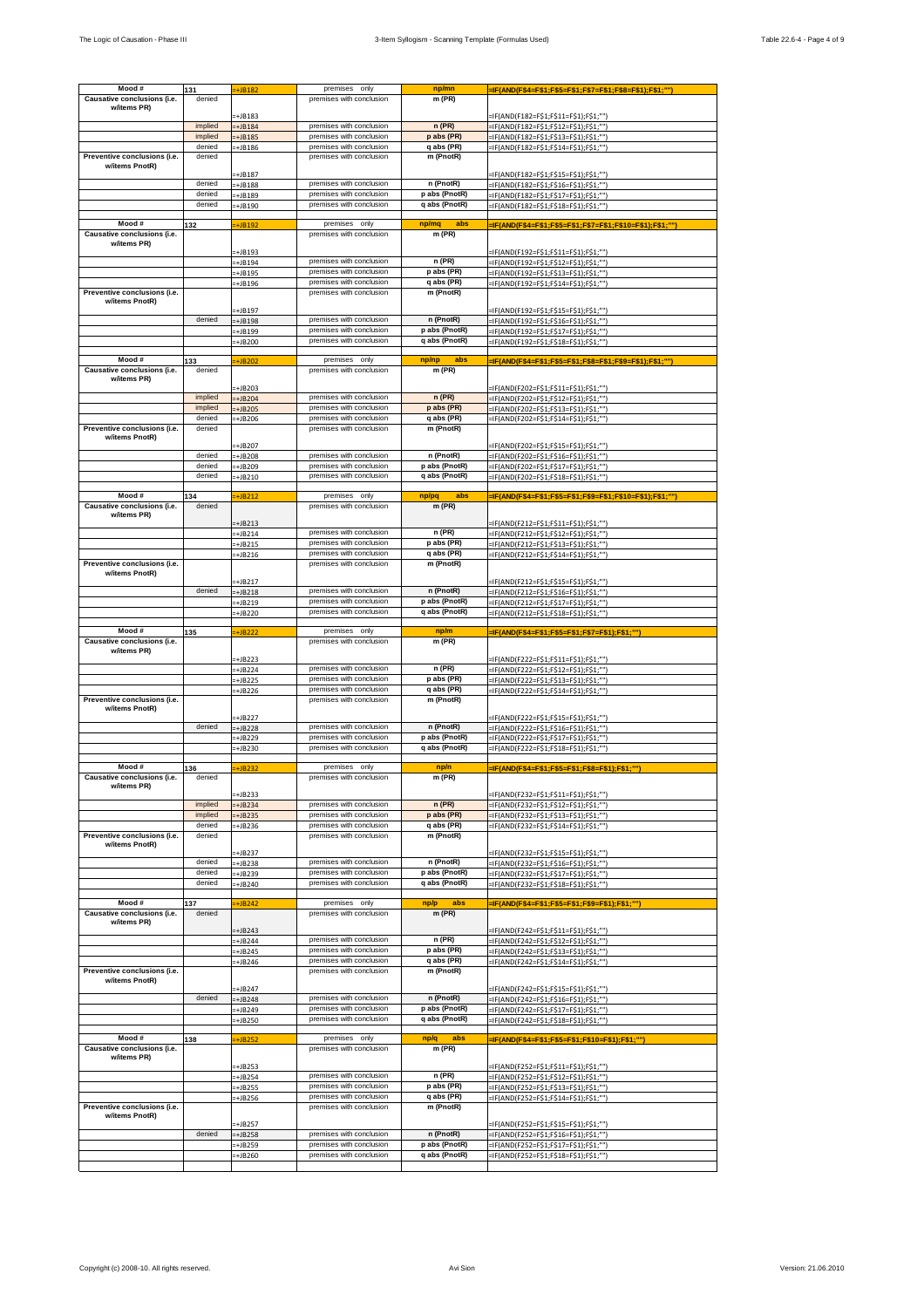| Mood#                                          |                   |                      | premises only                                        |                                |                                                                                  |
|------------------------------------------------|-------------------|----------------------|------------------------------------------------------|--------------------------------|----------------------------------------------------------------------------------|
|                                                | 141<br>denied     | :+JB262              | premises with conclusion                             | pq/mn                          | =IF(AND(F\$5=F\$1;F\$6=F\$1;F\$7=F\$1;F\$8=F\$1);F\$1;"")                        |
| Causative conclusions (i.e.<br>w/items PR)     |                   |                      |                                                      | m (PR)                         |                                                                                  |
|                                                |                   | $=+JB263$            |                                                      |                                | =IF(AND(F262=F\$1;F\$11=F\$1);F\$1;"")                                           |
|                                                | denied            | -+JB264              | premises with conclusion                             | n (PR)                         | =IF(AND(F262=F\$1;F\$12=F\$1);F\$1;"")                                           |
|                                                | implied           | +JB265               | premises with conclusion                             | p abs (PR)                     | =IF(AND(F262=F\$1;F\$13=F\$1);F\$1;"")                                           |
|                                                | implied           | +JB266               | premises with conclusion                             | q abs (PR)                     | =IF(AND(F262=F\$1;F\$14=F\$1);F\$1;"")                                           |
| Preventive conclusions (i.e.                   | denied            |                      | premises with conclusion                             | m (PnotR)                      |                                                                                  |
| w/items PnotR)                                 |                   |                      |                                                      |                                |                                                                                  |
|                                                |                   | +JB267               |                                                      |                                | =IF(AND(F262=F\$1;F\$15=F\$1);F\$1;""]                                           |
|                                                | denied<br>implied | $=+JB268$            | premises with conclusion                             | n (PnotR)                      | =IF(AND(F262=F\$1;F\$16=F\$1);F\$1;"")                                           |
|                                                | implied           | -+JB269              | premises with conclusion<br>premises with conclusion | p abs (PnotR)<br>q abs (PnotR) | =IF(AND(F262=F\$1;F\$17=F\$1);F\$1;"")                                           |
|                                                |                   | -+JB270              |                                                      |                                | =IF(AND(F262=F\$1;F\$18=F\$1);F\$1;"")                                           |
| Mood#                                          | 142               | $\pm$ JB272          | premises only                                        | pq/mq<br>abs                   | =IF(AND(F\$5=F\$1;F\$6=F\$1;F\$7=F\$1;F\$10=F\$1);F\$1;"")                       |
| Causative conclusions (i.e.                    |                   |                      | premises with conclusion                             | m (PR)                         |                                                                                  |
| w/items PR)                                    |                   |                      |                                                      |                                |                                                                                  |
|                                                |                   | :+JB273              |                                                      |                                | =IF(AND(F272=F\$1;F\$11=F\$1);F\$1;"")                                           |
|                                                | denied            | -+JB274              | premises with conclusion<br>premises with conclusion | $n$ (PR)                       | =IF(AND(F272=F\$1;F\$12=F\$1);F\$1;""                                            |
|                                                |                   | $=+JB275$            | premises with conclusion                             | p abs (PR)<br>q abs (PR)       | =IF(AND(F272=F\$1;F\$13=F\$1);F\$1;""]                                           |
| Preventive conclusions (i.e.                   |                   | $=+JB276$            | premises with conclusion                             | m (PnotR)                      | =IF(AND(F272=F\$1;F\$14=F\$1);F\$1;""]                                           |
| w/items PnotR)                                 |                   |                      |                                                      |                                |                                                                                  |
|                                                |                   | -+JB277              |                                                      |                                | =IF(AND(F272=F\$1;F\$15=F\$1);F\$1;"")                                           |
|                                                | denied            | $=+JB278$            | premises with conclusion                             | n (PnotR)                      | =IF(AND(F272=F\$1;F\$16=F\$1);F\$1;"")                                           |
|                                                |                   | -+JB279              | premises with conclusion                             | p abs (PnotR)                  | =IF(AND(F272=F\$1;F\$17=F\$1);F\$1;"")                                           |
|                                                |                   | -+JB280              | premises with conclusion                             | q abs (PnotR)                  | =IF(AND(F272=F\$1;F\$18=F\$1);F\$1;""]                                           |
| Mood#                                          |                   |                      | premises only                                        | pq/np<br>abs                   |                                                                                  |
| Causative conclusions (i.e.                    | 143<br>denied     | $\overline{+}$ JB282 | premises with conclusion                             | $m$ (PR)                       | -IF(AND(F\$5=F\$1;F\$6=F\$1;F\$8=F\$1;F\$9=F\$1);F\$1;""]                        |
| w/items PR)                                    |                   |                      |                                                      |                                |                                                                                  |
|                                                |                   | +JB283               |                                                      |                                | -IF(AND(F282=F\$1;F\$11=F\$1);F\$1;"")                                           |
|                                                |                   | +JB284               | premises with conclusion                             | n (PR)                         | =IF(AND(F282=F\$1;F\$12=F\$1);F\$1;"")                                           |
|                                                |                   | -+JB285              | premises with conclusion                             | p abs (PR)                     | =IF(AND(F282=F\$1;F\$13=F\$1);F\$1;"")                                           |
|                                                |                   | -+JB286              | premises with conclusion                             | q abs (PR)                     | =IF(AND(F282=F\$1;F\$14=F\$1);F\$1;"")                                           |
| Preventive conclusions (i.e.<br>w/items PnotR) | denied            |                      | premises with conclusion                             | m (PnotR)                      |                                                                                  |
|                                                |                   | +JB287               |                                                      |                                | =IF(AND(F282=F\$1;F\$15=F\$1);F\$1;""]                                           |
|                                                |                   | $=+JB288$            | premises with conclusion                             | n (PnotR)                      | =IF(AND(F282=F\$1;F\$16=F\$1);F\$1;""]                                           |
|                                                |                   | -+JB289              | premises with conclusion                             | p abs (PnotR)                  | -IF(AND(F282=F\$1;F\$17=F\$1);F\$1;"")                                           |
|                                                |                   | -+JB290              | premises with conclusion                             | q abs (PnotR)                  | =IF(AND(F282=F\$1;F\$18=F\$1);F\$1;"")                                           |
|                                                |                   |                      |                                                      |                                |                                                                                  |
| Mood#<br>Causative conclusions (i.e.           | 144               | +JB292               | premises only                                        | pq/pq<br>abs                   | =IF(AND(F\$5=F\$1;F\$6=F\$1;F\$9=F\$1;F\$10=F\$1);F\$1;"'                        |
| w/items PR)                                    |                   |                      | premises with conclusion                             | m (PR)                         |                                                                                  |
|                                                |                   | =+JB293              |                                                      |                                | =IF(AND(F292=F\$1;F\$11=F\$1);F\$1;"")                                           |
|                                                |                   | $=+JB294$            | premises with conclusion                             | n (PR)                         | =IF(AND(F292=F\$1;F\$12=F\$1);F\$1;""]                                           |
|                                                |                   | $=+JB295$            | premises with conclusion                             | p abs (PR)                     | =IF(AND(F292=F\$1;F\$13=F\$1);F\$1;"")                                           |
|                                                |                   | $=+JB296$            | premises with conclusion                             | q abs (PR)                     | =IF(AND(F292=F\$1;F\$14=F\$1);F\$1;"")                                           |
| Preventive conclusions (i.e.                   |                   |                      | premises with conclusion                             | m (PnotR)                      |                                                                                  |
| w/items PnotR)                                 |                   | -+JB297              |                                                      |                                | =IF(AND(F292=F\$1;F\$15=F\$1);F\$1;"")                                           |
|                                                |                   | -+JB298              | premises with conclusion                             | n (PnotR)                      | =IF(AND(F292=F\$1;F\$16=F\$1);F\$1;""]                                           |
|                                                |                   | -+JB299              | premises with conclusion                             | p abs (PnotR)                  | =IF(AND(F292=F\$1;F\$17=F\$1);F\$1;""]                                           |
|                                                |                   | $=+JB300$            | premises with conclusion                             | q abs (PnotR)                  | =IF(AND(F292=F\$1;F\$18=F\$1);F\$1;"")                                           |
|                                                |                   |                      |                                                      |                                |                                                                                  |
| Mood #                                         | 145               | <b>+JB302</b>        | premises only                                        | pq/m                           | =IF(AND(F\$5=F\$1;F\$6=F\$1;F\$7=F\$1);F\$1;""                                   |
| Causative conclusions (i.e.                    |                   |                      | premises with conclusion                             | m (PR)                         |                                                                                  |
| w/items PR)                                    |                   | -+JB303              |                                                      |                                | =IF(AND(F302=F\$1;F\$11=F\$1);F\$1;"")                                           |
|                                                | denied            | =+JB304              | premises with conclusion                             | $n$ (PR)                       | =IF(AND(F302=F\$1;F\$12=F\$1);F\$1;""]                                           |
|                                                |                   | -+JB305              | premises with conclusion                             | p abs (PR)                     | =IF(AND(F302=F\$1;F\$13=F\$1);F\$1;"")                                           |
|                                                |                   | -+JB306              | premises with conclusion                             | q abs (PR)                     | =IF(AND(F302=F\$1;F\$14=F\$1);F\$1;"")                                           |
| Preventive conclusions (i.e.                   |                   |                      | premises with conclusion                             | m (PnotR)                      |                                                                                  |
| w/items PnotR)                                 |                   | -+JB307              |                                                      |                                |                                                                                  |
|                                                | denied            | -+JB308              | premises with conclusion                             | n (PnotR)                      | =IF(AND(F302=F\$1;F\$15=F\$1);F\$1;""]                                           |
|                                                |                   | $=+JB309$            | premises with conclusion                             | p abs (PnotR)                  | =IF(AND(F302=F\$1;F\$16=F\$1);F\$1;"")<br>=IF(AND(F302=F\$1;F\$17=F\$1);F\$1;""] |
|                                                |                   | $=+JB310$            | premises with conclusion                             | q abs (PnotR)                  | =IF(AND(F302=F\$1;F\$18=F\$1);F\$1;"")                                           |
|                                                |                   |                      |                                                      |                                |                                                                                  |
| Mood #                                         | 146               | $=+JB312$            | premises only                                        | pq/n                           | =IF(AND(F\$5=F\$1;F\$6=F\$1;F\$8=F\$1);F\$1;""                                   |
| Causative conclusions (i.e.                    | denied            |                      | premises with conclusion                             | m (PR)                         |                                                                                  |
| w/items PR)                                    |                   | $+JB313$             |                                                      |                                |                                                                                  |
|                                                |                   | $=+JB314$            | premises with conclusion                             | n (PR)                         | =IF(AND(F312=F\$1;F\$11=F\$1);F\$1;"")<br>=IF(AND(F312=F\$1;F\$12=F\$1);F\$1;"") |
|                                                |                   | -+JB315              | premises with conclusion                             | p abs (PR)                     | -IF(AND(F312=F\$1;F\$13=F\$1);F\$1;"")                                           |
|                                                |                   | $=+JB316$            | premises with conclusion                             | q abs (PR)                     | =IF(AND(F312=F\$1;F\$14=F\$1);F\$1;"")                                           |
| Preventive conclusions (i.e.                   | denied            |                      | premises with conclusion                             | m (PnotR)                      |                                                                                  |
| w/items PnotR)                                 |                   |                      |                                                      |                                |                                                                                  |
|                                                |                   | $+JB317$             | premises with conclusion                             | n (PnotR)                      | =IF(AND(F312=F\$1;F\$15=F\$1);F\$1;"")                                           |
|                                                |                   | +JB318<br>$=+JB319$  | premises with conclusion                             | p abs (PnotR)                  | =IF(AND(F312=F\$1;F\$16=F\$1);F\$1;"")<br>=IF(AND(F312=F\$1;F\$17=F\$1);F\$1;"") |
|                                                |                   | $=+JB320$            | premises with conclusion                             | q abs (PnotR)                  | =IF(AND(F312=F\$1;F\$18=F\$1);F\$1;"")                                           |
|                                                |                   |                      |                                                      |                                |                                                                                  |
| Mood #                                         | 147               | $\overline{+}$ JB322 | premises only                                        | abs<br>pq/p                    | -IF(AND(F\$5=F\$1;F\$6=F\$1;F\$9=F\$1);F\$1;""]                                  |
| Causative conclusions (i.e.                    |                   |                      | premises with conclusion                             | m (PR)                         |                                                                                  |
| w/items PR)                                    |                   | -+JB323              |                                                      |                                | =IF(AND(F322=F\$1;F\$11=F\$1);F\$1;"")                                           |
|                                                |                   | $=+JB324$            | premises with conclusion                             | $n$ (PR)                       | =IF(AND(F322=F\$1;F\$12=F\$1);F\$1;"")                                           |
|                                                |                   | -+JB325              | premises with conclusion                             | p abs (PR)                     | =IF(AND(F322=F\$1;F\$13=F\$1);F\$1;"")                                           |
|                                                |                   | -+JB326              | premises with conclusion                             | q abs (PR)                     | =IF(AND(F322=F\$1;F\$14=F\$1);F\$1;"")                                           |
| Preventive conclusions (i.e.                   |                   |                      | premises with conclusion                             | m (PnotR)                      |                                                                                  |
| w/items PnotR)                                 |                   |                      |                                                      |                                |                                                                                  |
|                                                |                   | -+JB327              | premises with conclusion                             | n (PnotR)                      | =IF(AND(F322=F\$1;F\$15=F\$1);F\$1;"")                                           |
|                                                |                   | $+JB328$             | premises with conclusion                             | p abs (PnotR)                  | =IF(AND(F322=F\$1;F\$16=F\$1);F\$1;""]                                           |
|                                                |                   | =+JB329              | premises with conclusion                             | q abs (PnotR)                  | =IF(AND(F322=F\$1;F\$17=F\$1);F\$1;"")                                           |
|                                                |                   | =+JB330              |                                                      |                                | =IF(AND(F322=F\$1;F\$18=F\$1);F\$1;"")                                           |
| Mood #                                         | 148               | $=+JB332$            | premises only                                        | pq/q<br>abs                    | =IF(AND(F\$5=F\$1;F\$6=F\$1;F\$10=F\$1);F\$1;"")                                 |
| Causative conclusions (i.e.                    |                   |                      | premises with conclusion                             | m (PR)                         |                                                                                  |
| w/items PR)                                    |                   |                      |                                                      |                                |                                                                                  |
|                                                |                   | -+JB333              |                                                      |                                | =IF(AND(F332=F\$1;F\$11=F\$1);F\$1;"")                                           |
|                                                |                   | -+JB334              | premises with conclusion<br>premises with conclusion | n (PR)<br>p abs (PR)           | =IF(AND(F332=F\$1;F\$12=F\$1);F\$1;"")                                           |
|                                                |                   | -+JB335              | premises with conclusion                             | q abs (PR)                     | =IF(AND(F332=F\$1;F\$13=F\$1);F\$1;"")                                           |
| Preventive conclusions (i.e.                   |                   | $=+JB336$            | premises with conclusion                             | m (PnotR)                      | =IF(AND(F332=F\$1;F\$14=F\$1);F\$1;"")                                           |
| w/items PnotR)                                 |                   |                      |                                                      |                                |                                                                                  |
|                                                |                   | +JB337               |                                                      |                                | =IF(AND(F332=F\$1;F\$15=F\$1);F\$1;"")                                           |
|                                                |                   | $+$ JB338            | premises with conclusion                             | n (PnotR)                      | =IF(AND(F332=F\$1;F\$16=F\$1);F\$1;""]                                           |
|                                                |                   | =+JB339              | premises with conclusion                             | p abs (PnotR)                  | =IF(AND(F332=F\$1;F\$17=F\$1);F\$1;"")                                           |
|                                                |                   | $=+JB340$            | premises with conclusion                             | q abs (PnotR)                  | =IF(AND(F332=F\$1;F\$18=F\$1);F\$1;""]                                           |
|                                                |                   |                      |                                                      |                                |                                                                                  |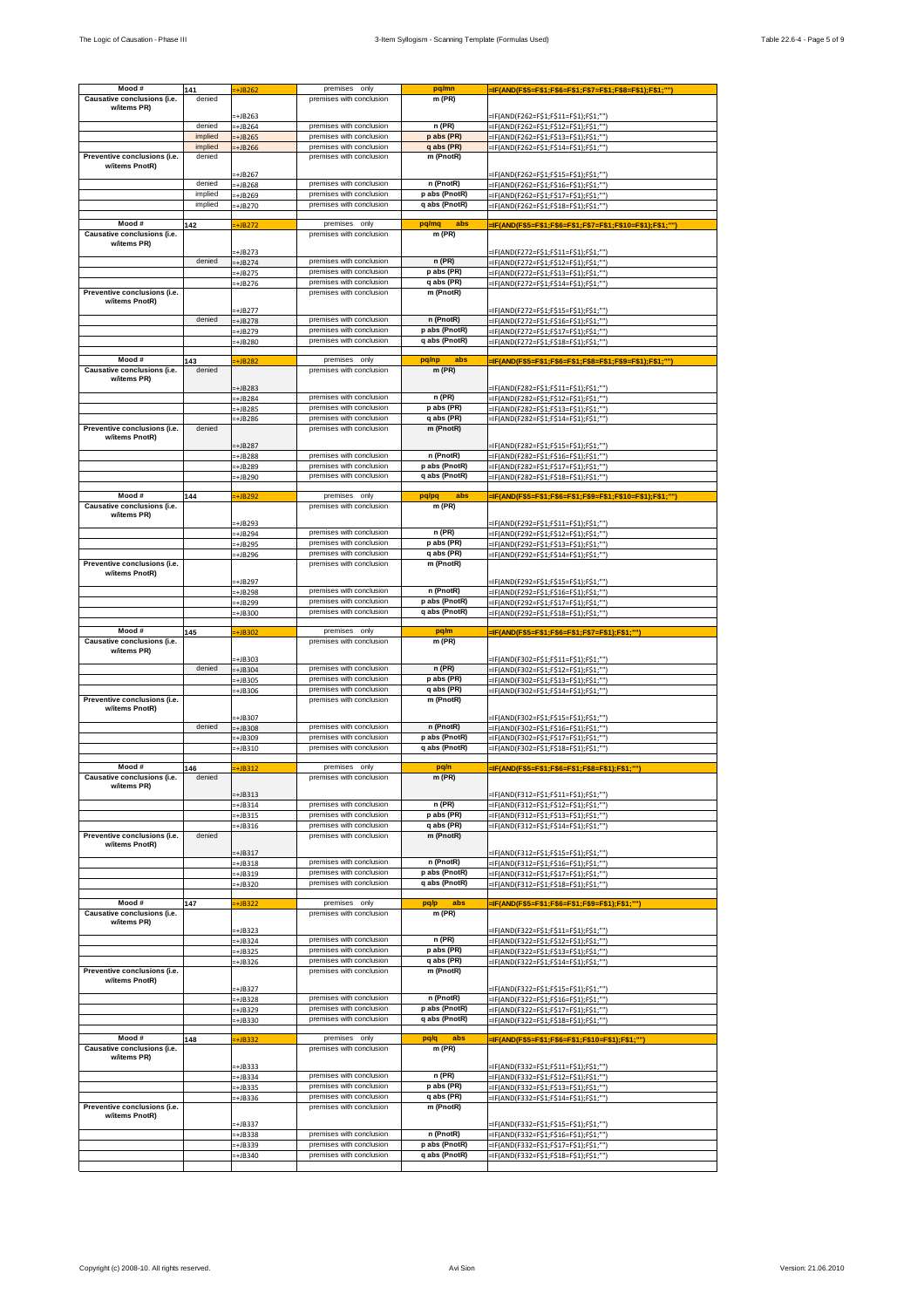| Mood#                                      | 151     | $=+JB342$            | premises only                                        | m/mn                           | =IF(AND(F\$3=F\$1;F\$7=F\$1;F\$8=F\$1);F\$1;""]                                  |
|--------------------------------------------|---------|----------------------|------------------------------------------------------|--------------------------------|----------------------------------------------------------------------------------|
| Causative conclusions (i.e.                | implied |                      | premises with conclusion                             | $m$ (PR)                       |                                                                                  |
| w/items PR)                                |         |                      |                                                      |                                |                                                                                  |
|                                            |         | $+JB343$             |                                                      |                                | =IF(AND(F342=F\$1;F\$11=F\$1);F\$1;""]                                           |
|                                            |         | $=+JB344$            | premises with conclusion                             | n (PR)                         | =IF(AND(F342=F\$1;F\$12=F\$1);F\$1;""]                                           |
|                                            | denied  | -+JB345              | premises with conclusion                             | p abs (PR)                     | =IF(AND(F342=F\$1;F\$13=F\$1);F\$1;""]                                           |
|                                            |         | =+JB346              | premises with conclusion                             | q abs (PR)                     | =IF(AND(F342=F\$1;F\$14=F\$1);F\$1;""]                                           |
| Preventive conclusions (i.e.               | denied  |                      | premises with conclusion                             | m (PnotR)                      |                                                                                  |
| w/items PnotR)                             |         | +JB347               |                                                      |                                | =IF(AND(F342=F\$1;F\$15=F\$1);F\$1;"")                                           |
|                                            | denied  | $=+JB348$            | premises with conclusion                             | n (PnotR)                      | =IF(AND(F342=F\$1;F\$16=F\$1);F\$1;""                                            |
|                                            | denied  | -+JB349              | premises with conclusion                             | p abs (PnotR)                  | =IF(AND(F342=F\$1;F\$17=F\$1);F\$1;""]                                           |
|                                            | denied  | $-+$ JB350           | premises with conclusion                             | q abs (PnotR)                  | =IF(AND(F342=F\$1;F\$18=F\$1);F\$1;""]                                           |
|                                            |         |                      |                                                      |                                |                                                                                  |
| Mood#                                      | 152     | $=+JB352$            | premises only                                        | abs<br>m/mq                    | -IF(AND(F\$3=F\$1;F\$7=F\$1;F\$10=F\$1);F\$1;"")                                 |
| Causative conclusions (i.e.                | implied |                      | premises with conclusion                             | $m$ (PR)                       |                                                                                  |
| w/items PR)                                |         |                      |                                                      |                                |                                                                                  |
|                                            | denied  | $=+JB353$            | premises with conclusion                             | n (PR)                         | =IF(AND(F352=F\$1;F\$11=F\$1);F\$1;""]                                           |
|                                            | denied  | -+JB354<br>-+JB355   | premises with conclusion                             | p abs (PR)                     | =IF(AND(F352=F\$1;F\$12=F\$1);F\$1;""]<br>=IF(AND(F352=F\$1;F\$13=F\$1);F\$1;""] |
|                                            | implied | $=+JB356$            | premises with conclusion                             | q abs (PR)                     | =IF(AND(F352=F\$1;F\$14=F\$1);F\$1;"")                                           |
| Preventive conclusions (i.e.               | denied  |                      | premises with conclusion                             | m (PnotR)                      |                                                                                  |
| w/items PnotR)                             |         |                      |                                                      |                                |                                                                                  |
|                                            | denied  | +JB357               |                                                      |                                | =IF(AND(F352=F\$1;F\$15=F\$1);F\$1;""]                                           |
|                                            | denied  | -+JB358              | premises with conclusion<br>premises with conclusion | n (PnotR)                      | =IF(AND(F352=F\$1;F\$16=F\$1);F\$1;""]                                           |
|                                            | denied  | $=+JB359$            | premises with conclusion                             | p abs (PnotR)<br>q abs (PnotR) | =IF(AND(F352=F\$1;F\$17=F\$1);F\$1;""]                                           |
|                                            |         | -+JB360              |                                                      |                                | -IF(AND(F352=F\$1;F\$18=F\$1);F\$1;"")                                           |
| Mood#                                      | 153     | $=+JB362$            | premises only                                        | m/np<br>abs                    | -IF(AND(F\$3=F\$1;F\$8=F\$1;F\$9=F\$1);F\$1;""]                                  |
| Causative conclusions (i.e.                |         |                      | premises with conclusion                             | m (PR)                         |                                                                                  |
| w/items PR)                                |         |                      |                                                      |                                |                                                                                  |
|                                            |         | -+JB363              | premises with conclusion                             |                                | =IF(AND(F362=F\$1;F\$11=F\$1);F\$1;"")                                           |
|                                            |         | -+JB364              |                                                      | n (PR)                         | =IF(AND(F362=F\$1;F\$12=F\$1);F\$1;""]                                           |
|                                            |         | $=+JB365$            | premises with conclusion<br>premises with conclusion | p abs (PR)<br>q abs (PR)       | =IF(AND(F362=F\$1;F\$13=F\$1);F\$1;""]                                           |
| Preventive conclusions (i.e.               | denied  | $=+JB366$            | premises with conclusion                             | m (PnotR)                      | =IF(AND(F362=F\$1;F\$14=F\$1);F\$1;"")                                           |
| w/items PnotR)                             |         |                      |                                                      |                                |                                                                                  |
|                                            |         | -+JB367              |                                                      |                                | =IF(AND(F362=F\$1;F\$15=F\$1);F\$1;""]                                           |
|                                            |         | $=+JB368$            | premises with conclusion                             | n (PnotR)                      | =IF(AND(F362=F\$1;F\$16=F\$1);F\$1;""]                                           |
|                                            |         | =+JB369              | premises with conclusion                             | p abs (PnotR)                  | =IF(AND(F362=F\$1;F\$17=F\$1);F\$1;""                                            |
|                                            |         | $=+JB370$            | premises with conclusion                             | q abs (PnotR)                  | =IF(AND(F362=F\$1;F\$18=F\$1);F\$1;"")                                           |
| Mood #                                     |         |                      |                                                      |                                |                                                                                  |
| Causative conclusions (i.e.                | 154     | +JB372               | premises only<br>premises with conclusion            | abs<br>m/pq<br>$m$ (PR)        | -IF(AND(F\$3=F\$1;F\$9=F\$1;F\$10=F\$1);F\$1;""]                                 |
| w/items PR)                                |         |                      |                                                      |                                |                                                                                  |
|                                            |         | =+JB373              |                                                      |                                | =IF(AND(F372=F\$1;F\$11=F\$1);F\$1;"")                                           |
|                                            | denied  | $=+JB374$            | premises with conclusion                             | $n$ (PR)                       | =IF(AND(F372=F\$1;F\$12=F\$1);F\$1;""]                                           |
|                                            |         | =+JB375              | premises with conclusion                             | p abs (PR)                     | =IF(AND(F372=F\$1;F\$13=F\$1);F\$1;""]                                           |
|                                            |         | $=+JB376$            | premises with conclusion                             | q abs (PR)                     | =IF(AND(F372=F\$1;F\$14=F\$1);F\$1;""]                                           |
| Preventive conclusions (i.e.               | denied  |                      | premises with conclusion                             | m (PnotR)                      |                                                                                  |
| w/items PnotR)                             |         | =+JB377              |                                                      |                                | =IF(AND(F372=F\$1;F\$15=F\$1);F\$1;"")                                           |
|                                            |         | $=+JB378$            | premises with conclusion                             | n (PnotR)                      | =IF(AND(F372=F\$1;F\$16=F\$1);F\$1;""]                                           |
|                                            |         | =+JB379              | premises with conclusion                             | p abs (PnotR)                  | =IF(AND(F372=F\$1;F\$17=F\$1);F\$1;"")                                           |
|                                            |         | -+JB380              | premises with conclusion                             | q abs (PnotR)                  | =IF(AND(F372=F\$1;F\$18=F\$1);F\$1;"")                                           |
|                                            |         |                      |                                                      |                                |                                                                                  |
| Mood#                                      | 155     | -+JB382              | premises only                                        | m/m                            | -IF(AND(F\$3=F\$1;F\$7=F\$1);F\$1;""                                             |
| Causative conclusions (i.e.<br>w/items PR) | implied |                      | premises with conclusion                             | $m$ (PR)                       |                                                                                  |
|                                            |         | +JB383               |                                                      |                                | =IF(AND(F382=F\$1;F\$11=F\$1);F\$1;""]                                           |
|                                            |         | -+JB384              | premises with conclusion                             | n (PR)                         | =IF(AND(F382=F\$1;F\$12=F\$1);F\$1;""                                            |
|                                            | denied  | =+JB385              | premises with conclusion                             | p abs (PR)                     | =IF(AND(F382=F\$1;F\$13=F\$1);F\$1;""]                                           |
|                                            |         | $-+$ JB386           | premises with conclusion                             | q abs (PR)                     | =IF(AND(F382=F\$1;F\$14=F\$1);F\$1;""]                                           |
| Preventive conclusions (i.e.               | denied  |                      | premises with conclusion                             | m (PnotR)                      |                                                                                  |
| w/items PnotR)                             |         |                      |                                                      |                                |                                                                                  |
|                                            | denied  | -+JB387              | premises with conclusion                             | n (PnotR)                      | =IF(AND(F382=F\$1;F\$15=F\$1);F\$1;""]                                           |
|                                            | denied  | -+JB388<br>-+JB389   | premises with conclusion                             | p abs (PnotR)                  | =IF(AND(F382=F\$1;F\$16=F\$1);F\$1;""<br>=IF(AND(F382=F\$1;F\$17=F\$1);F\$1;""   |
|                                            | denied  | =+JB390              | premises with conclusion                             | q abs (PnotR)                  | =IF(AND(F382=F\$1;F\$18=F\$1);F\$1;""]                                           |
|                                            |         |                      |                                                      |                                |                                                                                  |
| Mood#                                      | 156     | -+JB392              | premises only                                        | m/n                            | =IF(AND(F\$3=F\$1;F\$8=F\$1);F\$1;"")                                            |
| Causative conclusions (i.e.                |         |                      | premises with conclusion                             | m (PR)                         |                                                                                  |
| w/items PR)                                |         |                      |                                                      |                                |                                                                                  |
|                                            |         | +JB393               | premises with conclusion                             | $n$ (PR)                       | -IF(AND(F392=F\$1;F\$11=F\$1);F\$1;""]<br>=IF(AND(F392=F\$1;F\$12=F\$1);F\$1;"") |
|                                            |         | -+JB394<br>$=+JB395$ | premises with conclusion                             | p abs (PR)                     | =IF(AND(F392=F\$1:F\$13=F\$1):F\$1:"")                                           |
|                                            |         | -+JB396              | premises with conclusion                             | q abs (PR)                     | -IF(AND(F392=F\$1;F\$14=F\$1);F\$1;"")                                           |
| Preventive conclusions (i.e.               | denied  |                      | premises with conclusion                             | m (PnotR)                      |                                                                                  |
| w/items PnotR)                             |         |                      |                                                      |                                |                                                                                  |
|                                            |         | $=+JB397$            |                                                      |                                | =IF(AND(F392=F\$1;F\$15=F\$1);F\$1;"")                                           |
|                                            |         | -+JB398              | premises with conclusion                             | n (PnotR)<br>p abs (PnotR)     | =IF(AND(F392=F\$1;F\$16=F\$1);F\$1;"")                                           |
|                                            |         | +JB399               | premises with conclusion<br>premises with conclusion | q abs (PnotR)                  | =IF(AND(F392=F\$1;F\$17=F\$1);F\$1;"")                                           |
|                                            |         | -+JB400              |                                                      |                                | =IF(AND(F392=F\$1;F\$18=F\$1);F\$1;""]                                           |
| Mood #                                     | 157     | $=+JB402$            | premises only                                        | m/p abs                        | =IF(AND(F\$3=F\$1;F\$9=F\$1);F\$1;"")                                            |
| Causative conclusions (i.e.                |         |                      | premises with conclusion                             | $m$ (PR)                       |                                                                                  |
| w/items PR)                                |         |                      |                                                      |                                |                                                                                  |
|                                            |         | -+JB403              |                                                      |                                | =IF(AND(F402=F\$1;F\$11=F\$1);F\$1;""]                                           |
|                                            |         | $=+JB404$            | premises with conclusion<br>premises with conclusion | $n$ (PR)<br>p abs (PR)         | =IF(AND(F402=F\$1;F\$12=F\$1);F\$1;"")                                           |
|                                            |         | -+JB405              | premises with conclusion                             | q abs (PR)                     | =IF(AND(F402=F\$1;F\$13=F\$1);F\$1;""]                                           |
| Preventive conclusions (i.e.               | denied  | -+JB406              | premises with conclusion                             | m (PnotR)                      | =IF(AND(F402=F\$1;F\$14=F\$1);F\$1;""]                                           |
| w/items PnotR)                             |         |                      |                                                      |                                |                                                                                  |
|                                            |         | $+$ JB407            |                                                      |                                | =IF(AND(F402=F\$1;F\$15=F\$1);F\$1;""]                                           |
|                                            |         |                      | premises with conclusion                             | n (PnotR)                      | =IF(AND(F402=F\$1;F\$16=F\$1);F\$1;""                                            |
|                                            |         | -+JB408              |                                                      |                                |                                                                                  |
|                                            |         | -+JB409              | premises with conclusion                             | p abs (PnotR)                  | =IF(AND(F402=F\$1;F\$17=F\$1);F\$1;"")                                           |
|                                            |         | $=+JBA10$            | premises with conclusion                             | q abs (PnotR)                  | =IF(AND(F402=F\$1;F\$18=F\$1);F\$1;""]                                           |
|                                            |         |                      |                                                      |                                |                                                                                  |
| Mood#                                      | 158     | $\div$ JB412         | premises only                                        | m/q abs                        | =IF(AND(F\$3=F\$1;F\$10=F\$1);F\$1;"")                                           |
| Causative conclusions (i.e.                |         |                      | premises with conclusion                             | $m$ (PR)                       |                                                                                  |
| w/items PR)                                |         | -+JB413              |                                                      |                                | =IF(AND(F412=F\$1;F\$11=F\$1);F\$1;""]                                           |
|                                            | denied  | $=+JB414$            | premises with conclusion                             | $n$ (PR)                       | =IF(AND(F412=F\$1;F\$12=F\$1);F\$1;""]                                           |
|                                            |         | -+JB415              | premises with conclusion                             | p abs (PR)                     | =IF(AND(F412=F\$1;F\$13=F\$1);F\$1;"")                                           |
|                                            |         | -+JB416              | premises with conclusion                             | q abs (PR)                     | -IF(AND(F412=F\$1;F\$14=F\$1);F\$1;"")                                           |
| Preventive conclusions (i.e.               | denied  |                      | premises with conclusion                             | m (PnotR)                      |                                                                                  |
| w/items PnotR)                             |         |                      |                                                      |                                |                                                                                  |
|                                            |         | -+JB417              | premises with conclusion                             | n (PnotR)                      | -IF(AND(F412=F\$1;F\$15=F\$1);F\$1;""]                                           |
|                                            |         | +JB418               | premises with conclusion                             | p abs (PnotR)                  | =IF(AND(F412=F\$1;F\$16=F\$1);F\$1;""]                                           |
|                                            |         | -+JB419<br>-+JB420   | premises with conclusion                             | q abs (PnotR)                  | =IF(AND(F412=F\$1;F\$17=F\$1);F\$1;""]<br>=IF(AND(F412=F\$1;F\$18=F\$1);F\$1;""] |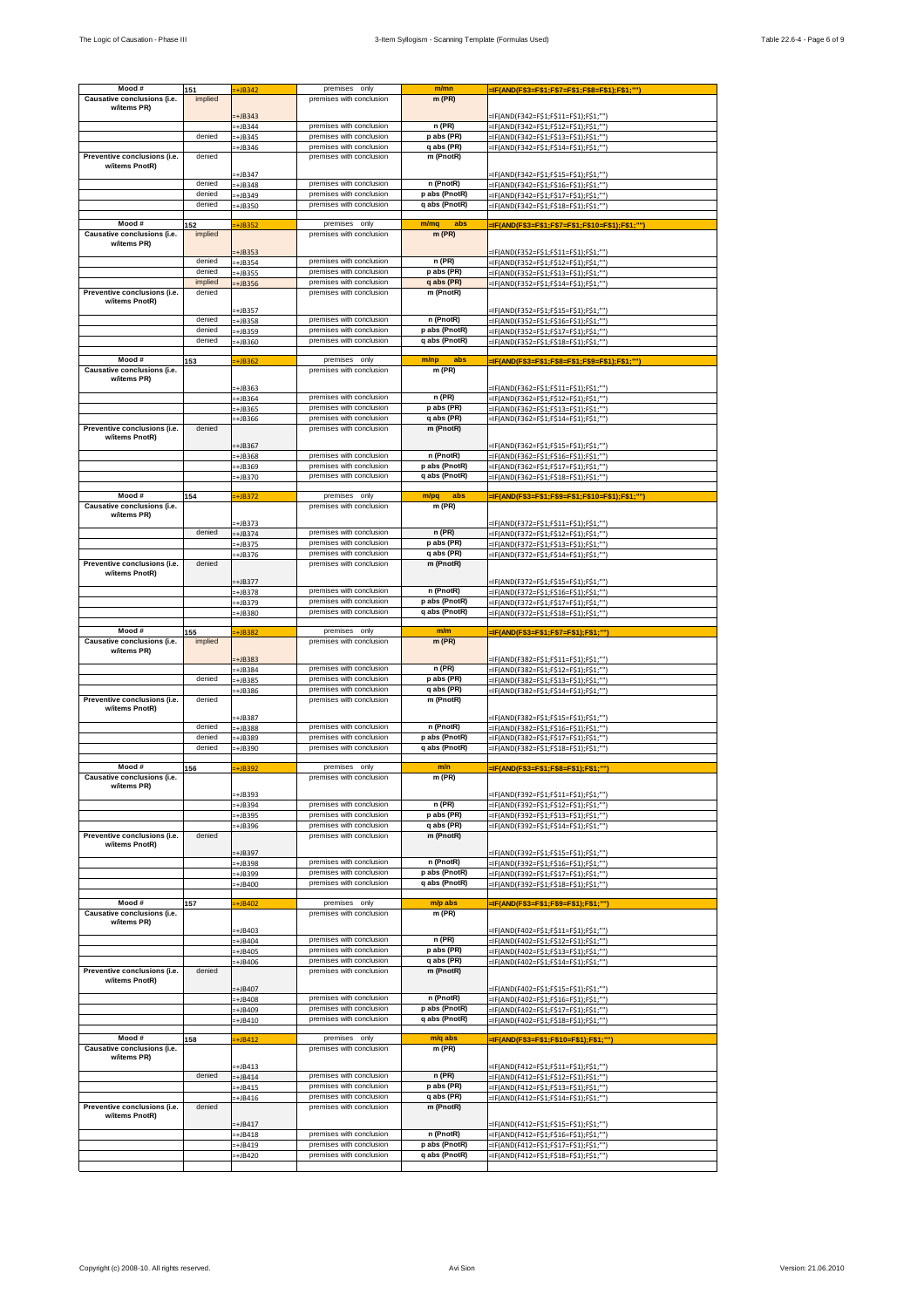| Mood #                                         | 161     | $=+JB422$            | premises only            | n/mn          | <u>=IF(AND(F\$4=F\$1;F\$7=F\$1;F\$8=F\$1);F\$1;""]</u> |
|------------------------------------------------|---------|----------------------|--------------------------|---------------|--------------------------------------------------------|
| Causative conclusions (i.e.                    |         |                      | premises with conclusion | m (PR)        |                                                        |
| w/items PR)                                    |         |                      |                          |               |                                                        |
|                                                |         | $=+JB423$            |                          |               | =IF(AND(F422=F\$1;F\$11=F\$1);F\$1;"")                 |
|                                                | implied | $=+JB424$            | premises with conclusion | $n$ (PR)      | =IF(AND(F422=F\$1;F\$12=F\$1);F\$1;""]                 |
|                                                |         | -+JB425              | premises with conclusion | p abs (PR)    | =IF(AND(F422=F\$1;F\$13=F\$1);F\$1;""]                 |
|                                                | denied  | $=+JB426$            | premises with conclusion | q abs (PR)    | =IF(AND(F422=F\$1;F\$14=F\$1);F\$1;"")                 |
| Preventive conclusions (i.e.                   | denied  |                      | premises with conclusion | m (PnotR)     |                                                        |
| w/items PnotR)                                 |         |                      |                          |               |                                                        |
|                                                |         | $\pm$ JB427          |                          |               | =IF(AND(F422=F\$1;F\$15=F\$1);F\$1;""]                 |
|                                                | denied  | $=+JB428$            | premises with conclusion | n (PnotR)     | =IF(AND(F422=F\$1;F\$16=F\$1);F\$1;""                  |
|                                                | denied  | =+JB429              | premises with conclusion | p abs (PnotR) | =IF(AND(F422=F\$1;F\$17=F\$1);F\$1;"")                 |
|                                                | denied  | $+$ JB430            | premises with conclusion | q abs (PnotR) | =IF(AND(F422=F\$1;F\$18=F\$1);F\$1;""]                 |
|                                                |         |                      |                          |               |                                                        |
| Mood#                                          | 162     | $\div$ JB432         | premises only            | n/mq abs      | -IF(AND(F\$4=F\$1;F\$7=F\$1;F\$10=F\$1);F\$1;"")       |
| Causative conclusions (i.e.                    |         |                      | premises with conclusion | $m$ (PR)      |                                                        |
| w/items PR)                                    |         | $=+JB433$            |                          |               | =IF(AND(F432=F\$1;F\$11=F\$1);F\$1;"")                 |
|                                                |         | -+JB434              | premises with conclusion | n (PR)        | =IF(AND(F432=F\$1;F\$12=F\$1);F\$1;"")                 |
|                                                |         | $=+JB435$            | premises with conclusion | p abs (PR)    | =IF(AND(F432=F\$1;F\$13=F\$1);F\$1;"")                 |
|                                                |         | =+JB436              | premises with conclusion | q abs (PR)    | =IF(AND(F432=F\$1;F\$14=F\$1);F\$1;"")                 |
| Preventive conclusions (i.e.                   |         |                      | premises with conclusion | m (PnotR)     |                                                        |
| w/items PnotR)                                 |         |                      |                          |               |                                                        |
|                                                |         | +JB437               |                          |               | =IF(AND(F432=F\$1;F\$15=F\$1);F\$1;"")                 |
|                                                | denied  | =+JB438              | premises with conclusion | n (PnotR)     | =IF(AND(F432=F\$1;F\$16=F\$1);F\$1;"")                 |
|                                                |         | $=+JB439$            | premises with conclusion | p abs (PnotR) | =IF(AND(F432=F\$1;F\$17=F\$1);F\$1;"")                 |
|                                                |         | -+JB440              | premises with conclusion | q abs (PnotR) | -IF(AND(F432=F\$1;F\$18=F\$1);F\$1;"")                 |
|                                                |         |                      |                          |               |                                                        |
| Mood#                                          | 163     | $=+JB442$            | premises only            | n/np abs      | -IF(AND(F\$4=F\$1;F\$8=F\$1;F\$9=F\$1);F\$1;""]        |
| Causative conclusions (i.e.                    | denied  |                      | premises with conclusion | m (PR)        |                                                        |
| w/items PR)                                    |         |                      |                          |               |                                                        |
|                                                | implied | +JB443               | premises with conclusion | n(PR)         | =IF(AND(F442=F\$1;F\$11=F\$1);F\$1;"")                 |
|                                                | implied | $+JB444$             | premises with conclusion | p abs (PR)    | =IF(AND(F442=F\$1;F\$12=F\$1);F\$1;""]                 |
|                                                | denied  | $+JB445$             | premises with conclusion | q abs (PR)    | =IF(AND(F442=F\$1;F\$13=F\$1);F\$1;""]                 |
| Preventive conclusions (i.e.                   | denied  | $=+JB446$            | premises with conclusion | m (PnotR)     | =IF(AND(F442=F\$1;F\$14=F\$1);F\$1;""]                 |
| w/items PnotR)                                 |         |                      |                          |               |                                                        |
|                                                |         | +JB447               |                          |               | =IF(AND(F442=F\$1;F\$15=F\$1);F\$1;""]                 |
|                                                | denied  | $=+JB448$            | premises with conclusion | n (PnotR)     | =IF(AND(F442=F\$1;F\$16=F\$1);F\$1;""]                 |
|                                                | denied  | $+JB449$             | premises with conclusion | p abs (PnotR) | =IF(AND(F442=F\$1;F\$17=F\$1);F\$1;""                  |
|                                                | denied  | -+JB450              | premises with conclusion | q abs (PnotR) | =IF(AND(F442=F\$1;F\$18=F\$1);F\$1;"")                 |
|                                                |         |                      |                          |               |                                                        |
| Mood#                                          | 164     | +JB452               | premises only            | n/pq abs      | -IF(AND(F\$4=F\$1;F\$9=F\$1;F\$10=F\$1);F\$1;""]       |
| Causative conclusions (i.e.                    | denied  |                      | premises with conclusion | $m$ (PR)      |                                                        |
| w/items PR)                                    |         |                      |                          |               |                                                        |
|                                                |         | +JB453               |                          |               | =IF(AND(F452=F\$1;F\$11=F\$1);F\$1;"")                 |
|                                                |         | $\div$ JB454         | premises with conclusion | n (PR)        | =IF(AND(F452=F\$1;F\$12=F\$1);F\$1;""]                 |
|                                                |         | -+JB455              | premises with conclusion | p abs (PR)    | =IF(AND(F452=F\$1;F\$13=F\$1);F\$1;"")                 |
|                                                |         | $=+JB456$            | premises with conclusion | q abs (PR)    | =IF(AND(F452=F\$1;F\$14=F\$1);F\$1;"")                 |
| Preventive conclusions (i.e.                   |         |                      | premises with conclusion | m (PnotR)     |                                                        |
| w/items PnotR)                                 |         | -+JB457              |                          |               | =IF(AND(F452=F\$1;F\$15=F\$1);F\$1;"")                 |
|                                                | denied  | $=+JB458$            | premises with conclusion | n (PnotR)     | =IF(AND(F452=F\$1;F\$16=F\$1);F\$1;"")                 |
|                                                |         | -+JB459              | premises with conclusion | p abs (PnotR) | =IF(AND(F452=F\$1;F\$17=F\$1);F\$1;"")                 |
|                                                |         | +JB460               | premises with conclusion | q abs (PnotR) | =IF(AND(F452=F\$1;F\$18=F\$1);F\$1;"")                 |
|                                                |         |                      |                          |               |                                                        |
| Mood#                                          | 165     | $=+JB462$            | premises only            | n/m           | =IF(AND(F\$4=F\$1;F\$7=F\$1);F\$1;""                   |
| Causative conclusions (i.e.                    |         |                      | premises with conclusion | m (PR)        |                                                        |
| w/items PR)                                    |         |                      |                          |               |                                                        |
|                                                |         | +JB463               |                          |               | =IF(AND(F462=F\$1;F\$11=F\$1);F\$1;"")                 |
|                                                |         | =+JB464              | premises with conclusion | n (PR)        | =IF(AND(F462=F\$1;F\$12=F\$1);F\$1;""                  |
|                                                |         | $=+JB465$            | premises with conclusion | p abs (PR)    | =IF(AND(F462=F\$1;F\$13=F\$1);F\$1;""]                 |
|                                                |         | $=+JB466$            | premises with conclusion | q abs (PR)    | =IF(AND(F462=F\$1;F\$14=F\$1);F\$1;""]                 |
| Preventive conclusions (i.e.<br>w/items PnotR) |         |                      | premises with conclusion | m (PnotR)     |                                                        |
|                                                |         | -+JB467              |                          |               | =IF(AND(F462=F\$1;F\$15=F\$1);F\$1;""]                 |
|                                                | denied  | -+JB468              | premises with conclusion | n (PnotR)     | =IF(AND(F462=F\$1;F\$16=F\$1);F\$1;""                  |
|                                                |         | =+JB469              | premises with conclusion | p abs (PnotR) | =IF(AND(F462=F\$1;F\$17=F\$1);F\$1;""                  |
|                                                |         | $=+JB470$            | premises with conclusion | q abs (PnotR) | =IF(AND(F462=F\$1;F\$18=F\$1);F\$1;""]                 |
|                                                |         |                      |                          |               |                                                        |
| Mood #                                         | 166     | +JB472               | premises only            | n/n           | -IF(AND(F\$4=F\$1;F\$8=F\$1);F\$1;"")                  |
| Causative conclusions (i.e.                    |         |                      | premises with conclusion | m (PR)        |                                                        |
| w/items PR)                                    |         |                      |                          |               |                                                        |
|                                                |         | +JB473               |                          |               | =IF(AND(F472=F\$1;F\$11=F\$1);F\$1;"")                 |
|                                                | implied | $+JB474$             | premises with conclusion | n(PR)         | =IF(AND(F472=F\$1;F\$12=F\$1);F\$1;"")                 |
|                                                |         | $=+JB475$            | premises with conclusion | p abs (PR)    | =IF(AND(F472=F\$1;F\$13=F\$1);F\$1;"")                 |
|                                                | denied  | -+JB476              | premises with conclusion | q abs (PR)    | -IF(AND(F472=F\$1;F\$14=F\$1);F\$1;"")                 |
| Preventive conclusions (i.e.                   | denied  |                      | premises with conclusion | m (PnotR)     |                                                        |
| w/items PnotR)                                 |         | -+JB477              |                          |               | =IF(AND(F472=F\$1;F\$15=F\$1);F\$1;"")                 |
|                                                |         |                      |                          |               |                                                        |
|                                                | denied  |                      | premises with conclusion | n (PnotR)     |                                                        |
|                                                | denied  | -+JB478              | premises with conclusion | p abs (PnotR) | =IF(AND(F472=F\$1;F\$16=F\$1);F\$1;"")                 |
|                                                | denied  | +JB479               | premises with conclusion | q abs (PnotR) | =IF(AND(F472=F\$1;F\$17=F\$1);F\$1;"")                 |
|                                                |         | +JB480               |                          |               | =IF(AND(F472=F\$1;F\$18=F\$1);F\$1;"")                 |
| Mood #                                         | 167     | $\overline{+}$ JB482 | premises only            | n/p abs       | =IF(AND(F\$4=F\$1;F\$9=F\$1);F\$1;"")                  |
| Causative conclusions (i.e.                    | denied  |                      | premises with conclusion | $m$ (PR)      |                                                        |
| w/items PR)                                    |         |                      |                          |               |                                                        |
|                                                |         | +JB483               |                          |               | =IF(AND(F482=F\$1;F\$11=F\$1);F\$1;"")                 |
|                                                |         | $=+JB484$            | premises with conclusion | $n$ (PR)      | =IF(AND(F482=F\$1;F\$12=F\$1);F\$1;"")                 |
|                                                |         | +JB485               | premises with conclusion | p abs (PR)    | :IF(AND(F482=F\$1;F\$13=F\$1);F\$1;""]                 |
|                                                |         | =+JB486              | premises with conclusion | q abs (PR)    | =IF(AND(F482=F\$1;F\$14=F\$1);F\$1;""]                 |
| Preventive conclusions (i.e.                   |         |                      | premises with conclusion | m (PnotR)     |                                                        |
| w/items PnotR)                                 |         |                      |                          |               |                                                        |
|                                                | denied  | -+JB487              | premises with conclusion | n (PnotR)     | =IF(AND(F482=F\$1;F\$15=F\$1);F\$1;"")                 |
|                                                |         | +JB488               | premises with conclusion | p abs (PnotR) | =IF(AND(F482=F\$1;F\$16=F\$1);F\$1;""                  |
|                                                |         | =+JB489              |                          |               | =IF(AND(F482=F\$1;F\$17=F\$1);F\$1;"")                 |
|                                                |         | $=+JB490$            | premises with conclusion | q abs (PnotR) | =IF(AND(F482=F\$1;F\$18=F\$1);F\$1;""]                 |
| Mood #                                         | 168     | $=+JB492$            | premises only            | n/q abs       | =IF(AND(F\$4=F\$1;F\$10=F\$1);F\$1;"")                 |
| Causative conclusions (i.e.                    |         |                      | premises with conclusion | m (PR)        |                                                        |
| w/items PR)                                    |         |                      |                          |               |                                                        |
|                                                |         | -+JB493              |                          |               | =IF(AND(F492=F\$1;F\$11=F\$1);F\$1;"")                 |
|                                                |         | $=+JB494$            | premises with conclusion | n(PR)         | =IF(AND(F492=F\$1;F\$12=F\$1);F\$1;"")                 |
|                                                |         | -+JB495              | premises with conclusion | p abs (PR)    | =IF(AND(F492=F\$1;F\$13=F\$1);F\$1;"")                 |
|                                                |         | -+JB496              | premises with conclusion | q abs (PR)    | =IF(AND(F492=F\$1;F\$14=F\$1);F\$1;"")                 |
| Preventive conclusions (i.e.                   |         |                      | premises with conclusion | m (PnotR)     |                                                        |
| w/items PnotR)                                 |         |                      |                          |               |                                                        |
|                                                |         | +JB497               |                          |               | -IF(AND(F492=F\$1;F\$15=F\$1);F\$1;"")                 |
|                                                | denied  | +JB498               | premises with conclusion | n (PnotR)     | =IF(AND(F492=F\$1;F\$16=F\$1);F\$1;"")                 |
|                                                |         | +JB499               | premises with conclusion | p abs (PnotR) | =IF(AND(F492=F\$1;F\$17=F\$1);F\$1;"")                 |
|                                                |         | -+JB500              | premises with conclusion | q abs (PnotR) | =IF(AND(F492=F\$1;F\$18=F\$1);F\$1;""]                 |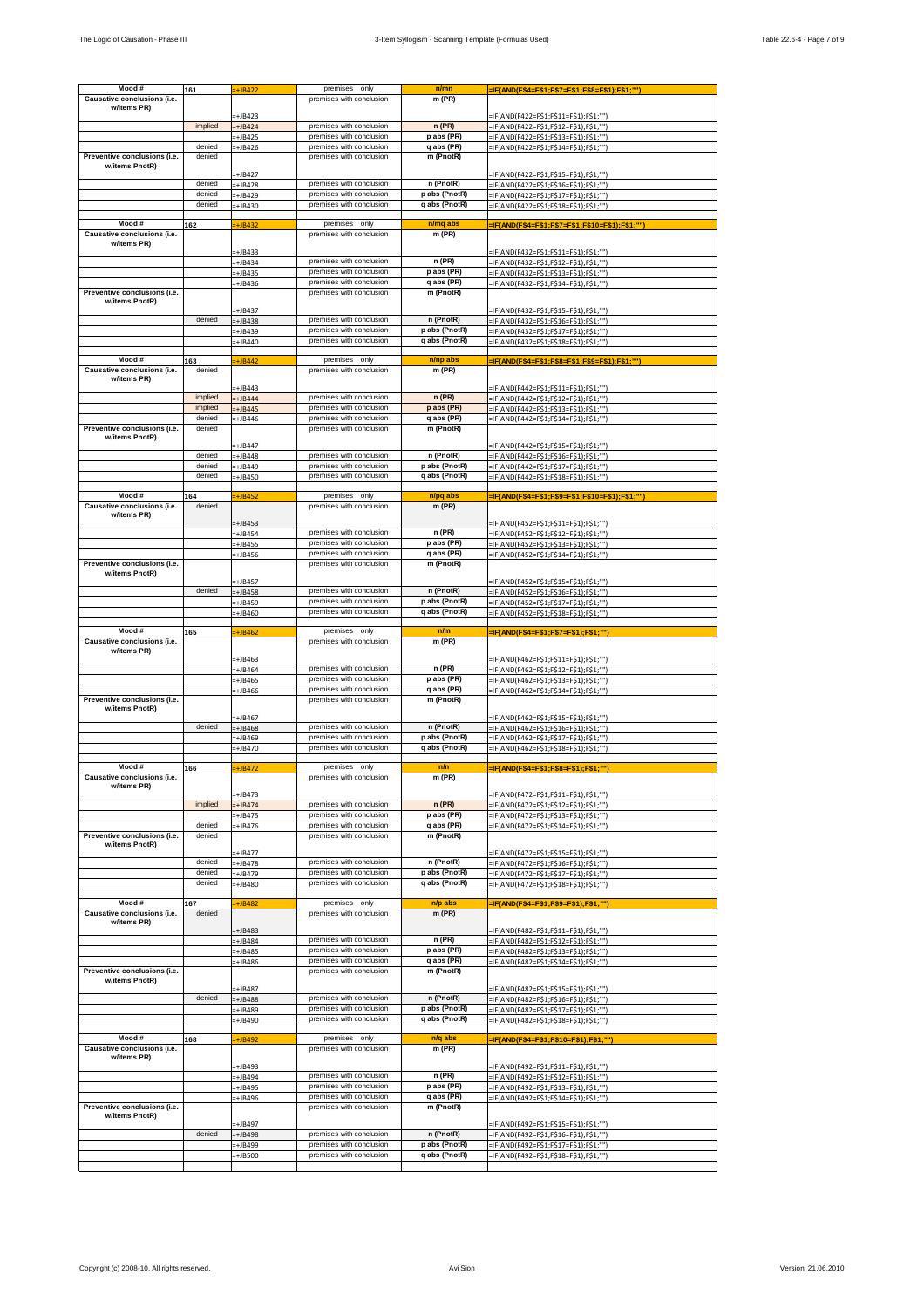|                                                | 171     | $=+JB502$              | premises only                                        | p/mn                           | =IF(AND(F\$5=F\$1;F\$7=F\$1;F\$8=F\$1);F\$1;"")                                  |
|------------------------------------------------|---------|------------------------|------------------------------------------------------|--------------------------------|----------------------------------------------------------------------------------|
| Causative conclusions (i.e.                    | denied  |                        | premises with conclusion                             | m (PR)                         |                                                                                  |
| w/items PR)                                    |         |                        |                                                      |                                |                                                                                  |
|                                                |         | -+JB503                |                                                      |                                | =IF(AND(F502=F\$1;F\$11=F\$1);F\$1;"")                                           |
|                                                |         | $=+JB504$              | premises with conclusion                             | n (PR)                         | =IF(AND(F502=F\$1;F\$12=F\$1);F\$1;"")                                           |
|                                                | implied | $=+JB505$              | premises with conclusion                             | p abs (PR)                     | =IF(AND(F502=F\$1;F\$13=F\$1);F\$1;"")                                           |
|                                                |         | -+JB506                | premises with conclusion                             | q abs (PR)                     | =IF(AND(F502=F\$1;F\$14=F\$1);F\$1;"")                                           |
| Preventive conclusions (i.e.                   | denied  |                        | premises with conclusion                             | m (PnotR)                      |                                                                                  |
| w/items PnotR)                                 |         | +JB507                 |                                                      |                                | =IF(AND(F502=F\$1;F\$15=F\$1);F\$1;"")                                           |
|                                                | denied  | +JB508                 | premises with conclusion                             | n (PnotR)                      | =IF(AND(F502=F\$1;F\$16=F\$1);F\$1;"")                                           |
|                                                |         | -+JB509                | premises with conclusion                             | p abs (PnotR)                  | =IF(AND(F502=F\$1;F\$17=F\$1);F\$1;"")                                           |
|                                                |         | -+JB510                | premises with conclusion                             | q abs (PnotR)                  | =IF(AND(F502=F\$1;F\$18=F\$1);F\$1;"")                                           |
|                                                |         |                        |                                                      |                                |                                                                                  |
| Mood #                                         | 172     | $\div$ JB512           | premises only                                        | p/mq<br>abs                    | -IF(AND(F\$5=F\$1;F\$7=F\$1;F\$10=F\$1);F\$1;""                                  |
| Causative conclusions (i.e.                    |         |                        | premises with conclusion                             | m (PR)                         |                                                                                  |
| w/items PR)                                    |         |                        |                                                      |                                |                                                                                  |
|                                                |         | $=+JB513$              |                                                      |                                | =IF(AND(F512=F\$1;F\$11=F\$1);F\$1;"")                                           |
|                                                |         | -+JB514                | premises with conclusion<br>premises with conclusion | n (PR)                         | =IF(AND(F512=F\$1;F\$12=F\$1);F\$1;""                                            |
|                                                |         | $=+JB515$              |                                                      | p abs (PR)                     | =IF(AND(F512=F\$1;F\$13=F\$1);F\$1;""]                                           |
| Preventive conclusions (i.e.                   |         | $=+JB516$              | premises with conclusion<br>premises with conclusion | q abs (PR)<br>m (PnotR)        | =IF(AND(F512=F\$1;F\$14=F\$1);F\$1;"")                                           |
| w/items PnotR)                                 |         |                        |                                                      |                                |                                                                                  |
|                                                |         | -+JB517                |                                                      |                                | =IF(AND(F512=F\$1;F\$15=F\$1);F\$1;""]                                           |
|                                                | denied  | $=+JB518$              | premises with conclusion                             | n (PnotR)                      | =IF(AND(F512=F\$1;F\$16=F\$1);F\$1;""]                                           |
|                                                |         | $=+JB519$              | premises with conclusion                             | p abs (PnotR)                  | =IF(AND(F512=F\$1;F\$17=F\$1);F\$1;"")                                           |
|                                                |         | $=+JB520$              | premises with conclusion                             | q abs (PnotR)                  | -IF(AND(F512=F\$1;F\$18=F\$1);F\$1;"")                                           |
|                                                |         |                        |                                                      |                                |                                                                                  |
| Mood#                                          | 173     | $=+JB522$              | premises only                                        | p/np<br>abs                    | -IF(AND(F\$5=F\$1;F\$8=F\$1;F\$9=F\$1);F\$1;"")                                  |
| Causative conclusions (i.e.                    | denied  |                        | premises with conclusion                             | $m$ (PR)                       |                                                                                  |
| w/items PR)                                    |         | $=+JB523$              |                                                      |                                | =IF(AND(F522=F\$1;F\$11=F\$1);F\$1;"")                                           |
|                                                |         | =+JB524                | premises with conclusion                             | n (PR)                         |                                                                                  |
|                                                |         | -+JB525                | premises with conclusion                             | p abs (PR)                     | =IF(AND(F522=F\$1;F\$12=F\$1);F\$1;"")<br>=IF(AND(F522=F\$1;F\$13=F\$1);F\$1;"") |
|                                                |         | =+JB526                | premises with conclusion                             | q abs (PR)                     | =IF(AND(F522=F\$1;F\$14=F\$1);F\$1;"")                                           |
| Preventive conclusions (i.e.                   | denied  |                        | premises with conclusion                             | m (PnotR)                      |                                                                                  |
| w/items PnotR)                                 |         |                        |                                                      |                                |                                                                                  |
|                                                |         | +JB527                 |                                                      |                                | =IF(AND(F522=F\$1;F\$15=F\$1);F\$1;"")                                           |
|                                                |         | -+JB528                | premises with conclusion                             | n (PnotR)                      | =IF(AND(F522=F\$1;F\$16=F\$1);F\$1;"")                                           |
|                                                |         | $=+JB529$              | premises with conclusion                             | p abs (PnotR)                  | =IF(AND(F522=F\$1;F\$17=F\$1);F\$1;""]                                           |
|                                                |         | -+JB530                | premises with conclusion                             | q abs (PnotR)                  | =IF(AND(F522=F\$1;F\$18=F\$1);F\$1;"")                                           |
| Mood #                                         |         |                        | premises only                                        | p/pq<br>abs                    |                                                                                  |
| Causative conclusions (i.e.                    | 174     | $+$ JB532              | premises with conclusion                             | m (PR)                         | -IF(AND(F\$5=F\$1;F\$9=F\$1;F\$10=F\$1);F\$1;"")                                 |
| w/items PR)                                    |         |                        |                                                      |                                |                                                                                  |
|                                                |         | -+JB533                |                                                      |                                | =IF(AND(F532=F\$1;F\$11=F\$1);F\$1;"")                                           |
|                                                |         | $=+JB534$              | premises with conclusion                             | n (PR)                         | =IF(AND(F532=F\$1;F\$12=F\$1);F\$1;""]                                           |
|                                                |         | $=+JB535$              | premises with conclusion                             | p abs (PR)                     | =IF(AND(F532=F\$1;F\$13=F\$1);F\$1;""]                                           |
|                                                |         | $=+JB536$              | premises with conclusion                             | q abs (PR)                     | =IF(AND(F532=F\$1;F\$14=F\$1);F\$1;""]                                           |
| Preventive conclusions (i.e.                   |         |                        | premises with conclusion                             | m (PnotR)                      |                                                                                  |
| w/items PnotR)                                 |         | -+JB537                |                                                      |                                | =IF(AND(F532=F\$1;F\$15=F\$1);F\$1;"")                                           |
|                                                |         | $=+JB538$              | premises with conclusion                             | n (PnotR)                      | =IF(AND(F532=F\$1;F\$16=F\$1);F\$1;"")                                           |
|                                                |         | -+JB539                | premises with conclusion                             | p abs (PnotR)                  | =IF(AND(F532=F\$1;F\$17=F\$1);F\$1;"")                                           |
|                                                |         | $=+JB540$              | premises with conclusion                             | q abs (PnotR)                  | =IF(AND(F532=F\$1;F\$18=F\$1);F\$1;"")                                           |
|                                                |         |                        |                                                      |                                |                                                                                  |
| Mood #                                         | 175     | $=+JB542$              | premises only                                        | p/m                            | =IF(AND(F\$5=F\$1;F\$7=F\$1);F\$1;"")                                            |
|                                                |         |                        |                                                      |                                |                                                                                  |
| Causative conclusions (i.e.                    |         |                        | premises with conclusion                             | m (PR)                         |                                                                                  |
| w/items PR)                                    |         |                        |                                                      |                                |                                                                                  |
|                                                |         | -+JB543                |                                                      |                                | =IF(AND(F542=F\$1;F\$11=F\$1);F\$1;"")                                           |
|                                                |         | +JB544                 | premises with conclusion                             | n (PR)                         | =IF(AND(F542=F\$1;F\$12=F\$1);F\$1;"")                                           |
|                                                |         | -+JB545                | premises with conclusion                             | p abs (PR)                     | =IF(AND(F542=F\$1;F\$13=F\$1);F\$1;"")                                           |
|                                                |         | =+JB546                | premises with conclusion                             | q abs (PR)                     | =IF(AND(F542=F\$1;F\$14=F\$1);F\$1;"")                                           |
| Preventive conclusions (i.e.<br>w/items PnotR) |         |                        | premises with conclusion                             | m (PnotR)                      |                                                                                  |
|                                                |         | -+JB547                |                                                      |                                | =IF(AND(F542=F\$1;F\$15=F\$1);F\$1;""]                                           |
|                                                | denied  | $=+JB548$              | premises with conclusion                             | n (PnotR)                      | =IF(AND(F542=F\$1;F\$16=F\$1);F\$1;"")                                           |
|                                                |         | -+JB549                | premises with conclusion                             | p abs (PnotR)                  | -IF(AND(F542=F\$1;F\$17=F\$1);F\$1;"")                                           |
|                                                |         | -+JB550                | premises with conclusion                             | q abs (PnotR)                  | =IF(AND(F542=F\$1;F\$18=F\$1);F\$1;"")                                           |
|                                                |         |                        |                                                      |                                |                                                                                  |
| Mood #                                         | 176     | -+JB552                | premises only                                        | p/n                            | =IF(AND(F\$5=F\$1;F\$8=F\$1);F\$1;""                                             |
| Causative conclusions (i.e.                    | denied  |                        | premises with conclusion                             | $m$ (PR)                       |                                                                                  |
| w/items PR)                                    |         | +JB553                 |                                                      |                                | =IF(AND(F552=F\$1;F\$11=F\$1);F\$1;"")                                           |
|                                                |         | $=+JB554$              | premises with conclusion                             | n (PR)                         | =IF(AND(F552=F\$1;F\$12=F\$1);F\$1;"")                                           |
|                                                |         | =+JB555                | premises with conclusion                             | p abs (PR)                     | =IF(AND(F552=F\$1;F\$13=F\$1);F\$1;"")                                           |
|                                                |         | -+JB556                | premises with conclusion                             | q abs (PR)                     | -IF(AND(F552=F\$1;F\$14=F\$1);F\$1;"")                                           |
| Preventive conclusions (i.e.                   | denied  |                        | premises with conclusion                             | m (PnotR)                      |                                                                                  |
| w/items PnotR)                                 |         |                        |                                                      |                                |                                                                                  |
|                                                |         | -+JB557                | premises with conclusion                             | n (PnotR)                      | =IF(AND(F552=F\$1;F\$15=F\$1);F\$1;"")                                           |
|                                                |         | +JB558                 | premises with conclusion                             | p abs (PnotR)                  | =IF(AND(F552=F\$1;F\$16=F\$1);F\$1;"")<br>=IF(AND(F552=F\$1;F\$17=F\$1);F\$1;"") |
|                                                |         | -+JB559                | premises with conclusion                             | q abs (PnotR)                  |                                                                                  |
|                                                |         | $=+JB560$              |                                                      |                                | =IF(AND(F552=F\$1;F\$18=F\$1);F\$1;"")                                           |
| Mood #                                         | 177     | $+$ JB562              | premises<br>only                                     | p/p abs                        | =IF(AND(F\$5=F\$1;F\$9=F\$1);F\$1;"")                                            |
| Causative conclusions (i.e.                    |         |                        | premises with conclusion                             | m (PR)                         |                                                                                  |
| w/items PR)                                    |         |                        |                                                      |                                |                                                                                  |
|                                                |         | +JB563                 | premises with conclusion                             | n (PR)                         | =IF(AND(F562=F\$1;F\$11=F\$1);F\$1;"")                                           |
|                                                |         | -+JB564                | premises with conclusion                             | p abs (PR)                     | =IF(AND(F562=F\$1;F\$12=F\$1);F\$1;"")                                           |
|                                                |         | -+JB565                | premises with conclusion                             | q abs (PR)                     | =IF(AND(F562=F\$1;F\$13=F\$1);F\$1;"")                                           |
| Preventive conclusions (i.e.                   |         | -+JB566                | premises with conclusion                             | m (PnotR)                      | =IF(AND(F562=F\$1;F\$14=F\$1);F\$1;"")                                           |
| w/items PnotR)                                 |         |                        |                                                      |                                |                                                                                  |
|                                                |         | -+JB567                |                                                      |                                | =IF(AND(F562=F\$1;F\$15=F\$1);F\$1;"")                                           |
|                                                |         | -+JB568                | premises with conclusion                             | n (PnotR)                      | =IF(AND(F562=F\$1;F\$16=F\$1);F\$1;"")                                           |
|                                                |         | -+JB569                | premises with conclusion                             | p abs (PnotR)                  | =IF(AND(F562=F\$1;F\$17=F\$1);F\$1;"")                                           |
|                                                |         | =+JB570                | premises with conclusion                             | q abs (PnotR)                  | =IF(AND(F562=F\$1;F\$18=F\$1);F\$1;"")                                           |
|                                                |         |                        |                                                      |                                |                                                                                  |
| Mood #                                         | 178     | $=+JB572$              | premises only                                        | p/q abs                        | =IF(AND(F\$5=F\$1;F\$10=F\$1);F\$1;"")                                           |
| Causative conclusions (i.e.<br>w/items PR)     |         |                        | premises with conclusion                             | m (PR)                         |                                                                                  |
|                                                |         | $-+$ JB573             |                                                      |                                | =IF(AND(F572=F\$1;F\$11=F\$1);F\$1;"")                                           |
|                                                |         | $=+JB574$              | premises with conclusion                             | n(PR)                          | =IF(AND(F572=F\$1;F\$12=F\$1);F\$1;"")                                           |
|                                                |         | $+JB575$               | premises with conclusion                             | p abs (PR)                     | -IF(AND(F572=F\$1;F\$13=F\$1);F\$1;"")                                           |
|                                                |         | $=+JB576$              | premises with conclusion                             | q abs (PR)                     | =IF(AND(F572=F\$1;F\$14=F\$1);F\$1;"")                                           |
| Preventive conclusions (i.e.                   |         |                        | premises with conclusion                             | m (PnotR)                      |                                                                                  |
| w/items PnotR)                                 |         |                        |                                                      |                                |                                                                                  |
|                                                |         | +JB577                 | premises with conclusion                             | n (PnotR)                      | =IF(AND(F572=F\$1;F\$15=F\$1);F\$1;"")                                           |
|                                                |         | +JB578                 | premises with conclusion                             |                                | =IF(AND(F572=F\$1;F\$16=F\$1);F\$1;""]                                           |
|                                                |         | $=+JB579$<br>$=+JB580$ | premises with conclusion                             | p abs (PnotR)<br>q abs (PnotR) | =IF(AND(F572=F\$1;F\$17=F\$1);F\$1;""]<br>=IF(AND(F572=F\$1;F\$18=F\$1);F\$1;""  |